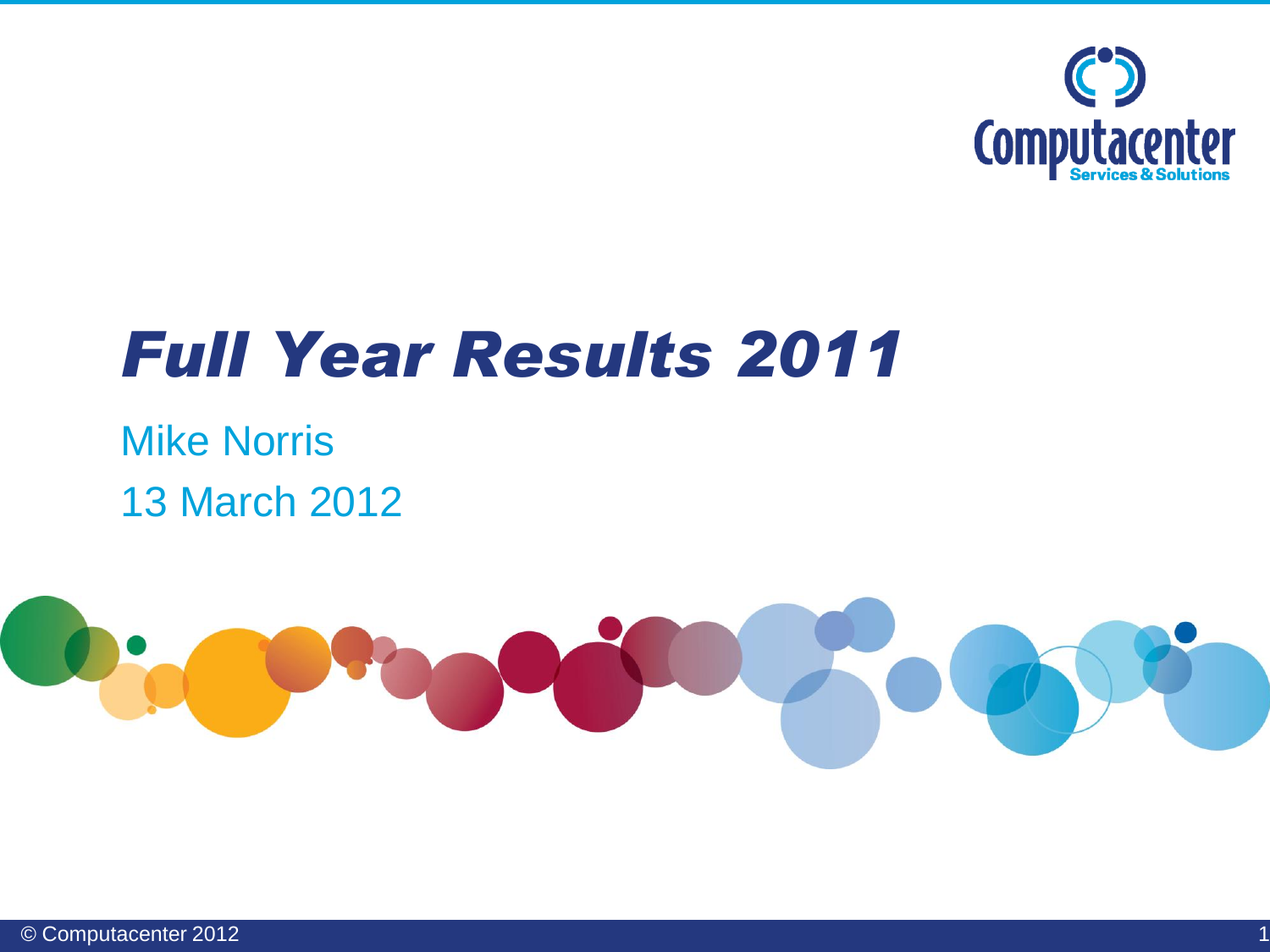

### *Track Record*

### Mike Norris 13 March 2012

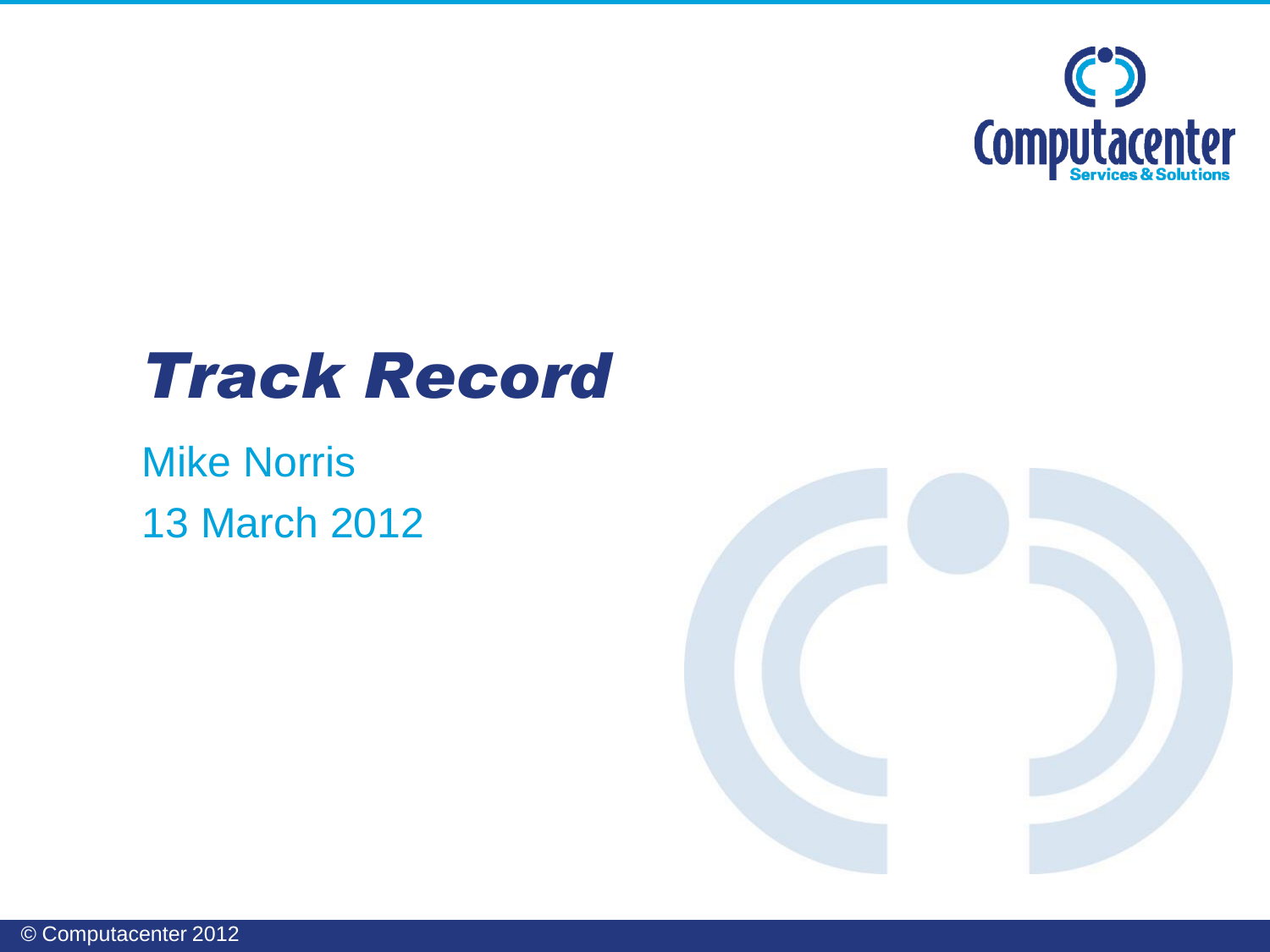### 2011: continuing our track record



|                                  | 2007    | 2008    | 2009    | 2010    | 2011    |
|----------------------------------|---------|---------|---------|---------|---------|
| <b>Turnover (£m)</b>             | 2,379.1 | 2,560.1 | 2,503.2 | 2,676.5 | 2,852.3 |
| <b>*Profit before tax (£m)</b>   | 42.7    | 43.1    | 54.2    | 66.1    | 74.2    |
| *Diluted EPS (pence)             | 18.5    | 21.0    | 27.7    | 33.0    | 37.4    |
| Dividend per share (pence)       | 8.0     | 8.2     | 11.0    | 13.2    | 15.0    |
| <b>Contract Base (£m)</b>        | 403.7   | 446.4   | 486.3   | 531.9   | 563.6   |
| <i>*Operating Cash flow (£m)</i> | 38.0    | 79.0    | 138.0   | 108.0   | 95.5    |

\* Adjusted measure



© Computacenter 2012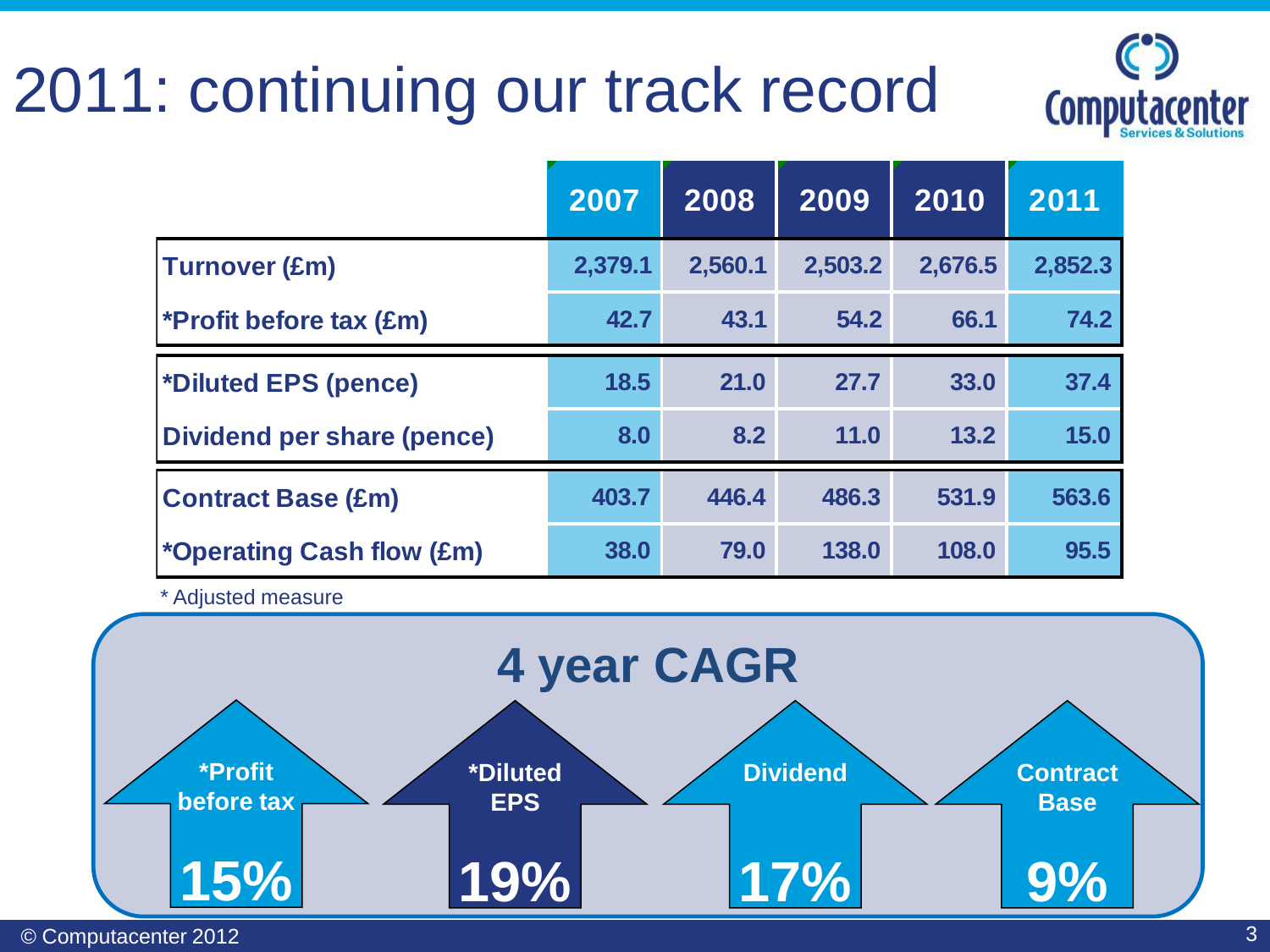

© Computacenter 2012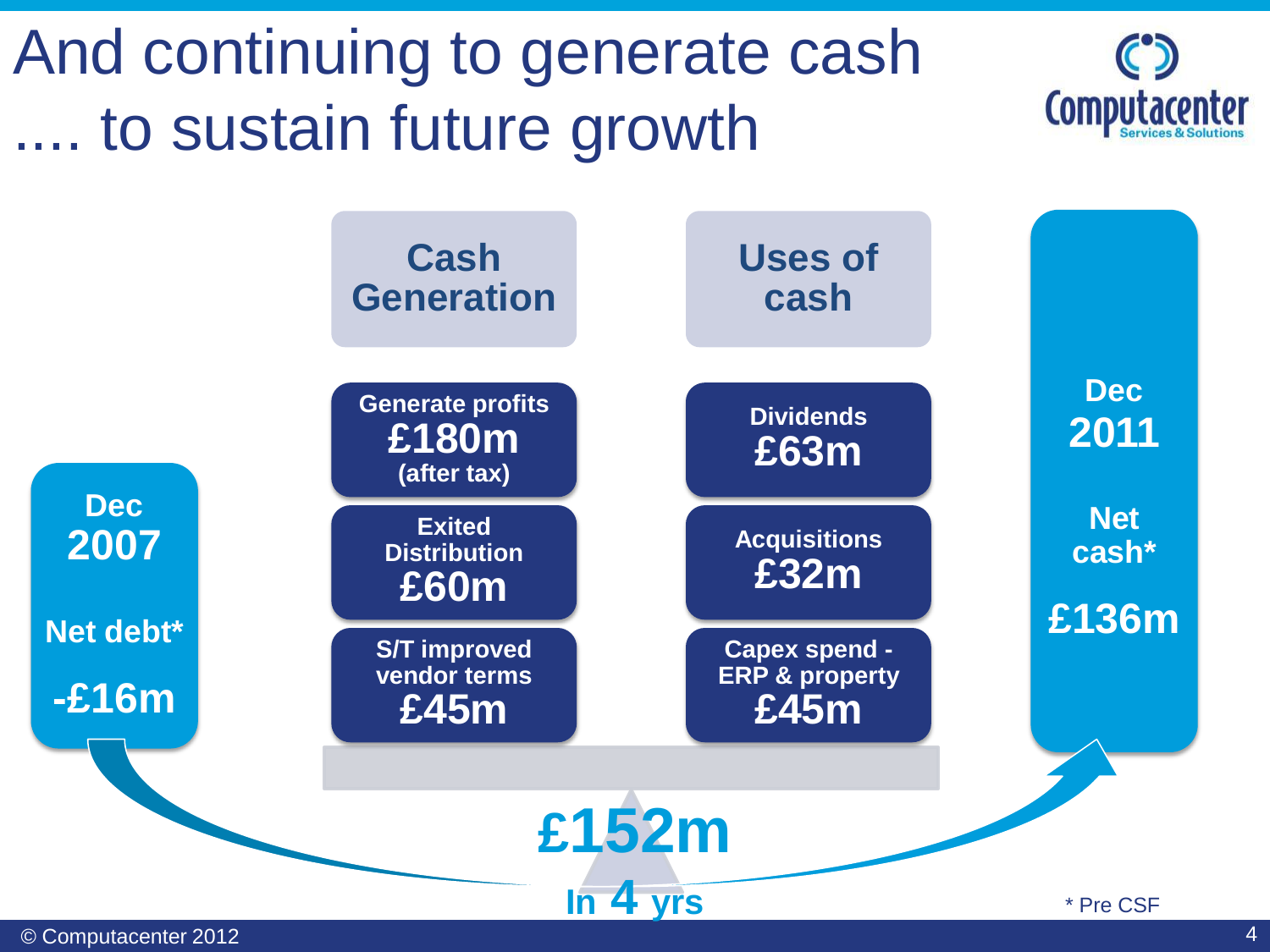

### *Financial Results*

### Tony Conophy 13 March 2012

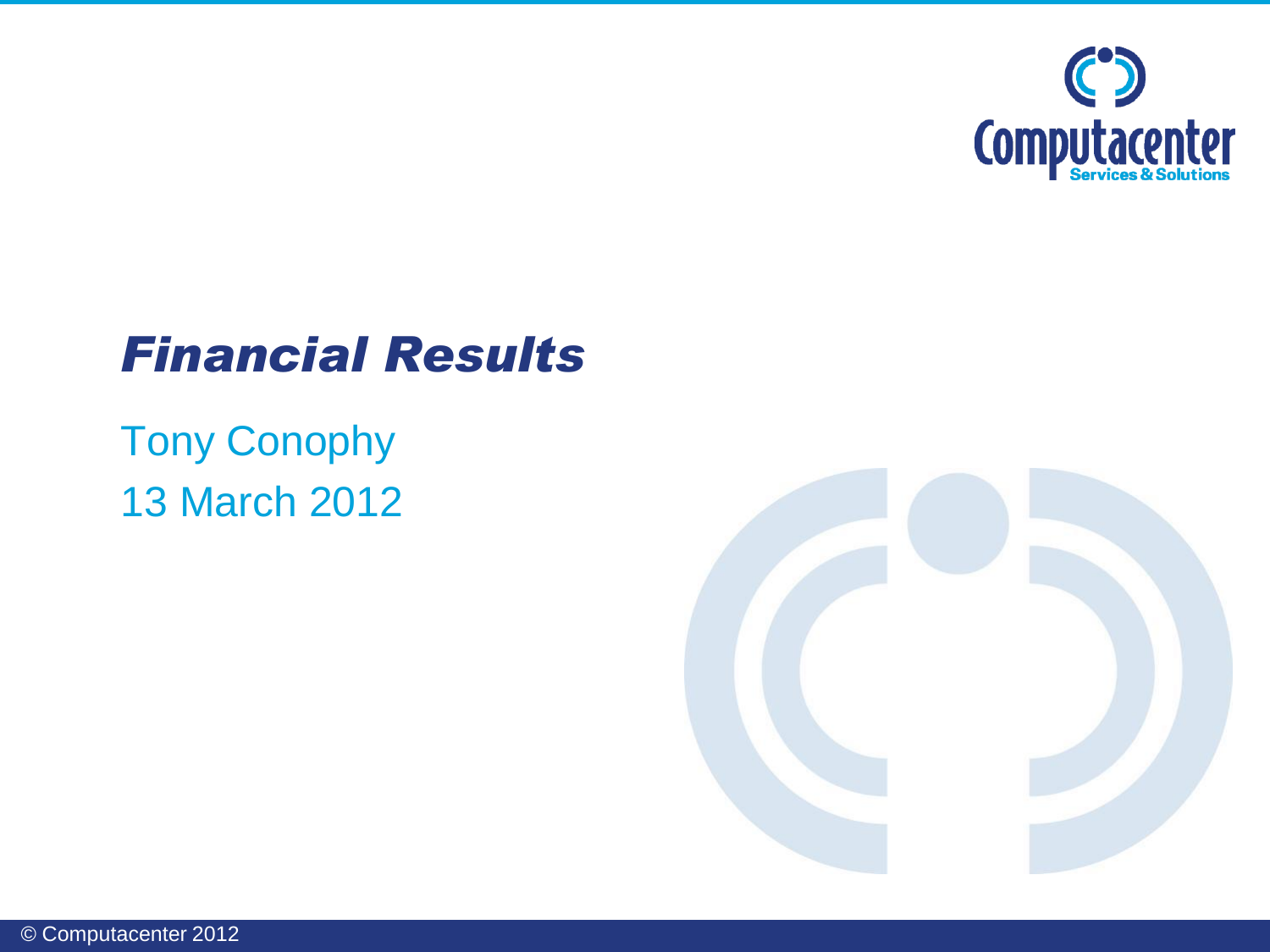### 2011: Group financial results



|                                    | <b>FY 2011</b><br>£m | <b>FY 2010</b><br>£m | <b>Change</b> |
|------------------------------------|----------------------|----------------------|---------------|
| <b>Like-for-like</b>               | 2,736.2              | 2,676.5              | 2.2%          |
| <b>Acquisitions</b>                | 116.1                | 0.0                  | n/a           |
| <b>Total Revenue</b>               | 2,852.3              | 2,676.5              | 6.6%          |
| <b>Adjusted gross profit</b>       | 379.9                | 345.0                | 10.1%         |
| <b>Adjusted gross profit %</b>     | 13.3%                | 12.9%                | 0.4%          |
| Other operating expenses           | (307.4)              | (280.6)              | 9.6%          |
| <b>Adjusted operating profit</b>   | 72.5                 | 64.4                 | 12.6%         |
| <b>Adjusted operating profit %</b> | 2.5%                 | 2.4%                 | 0.1%          |
| <b>Adjusted net interest</b>       | 1.7                  | 1.6                  | 3.9%          |
| <b>Adjusted profit before tax</b>  | 74.2                 | 66.1                 | 12.4%         |
| <b>Adjusted tax expense</b>        | (16.1)               | (15.3)               | 5.6%          |
| <b>Adjusted tax rate</b>           | (21.7%)              | (23.1%)              | 1.4%          |
| <b>Adjusted profit after tax</b>   | 58.1                 | 50.8                 | 14.4%         |
| <b>Diluted earnings per share</b>  |                      |                      |               |
| - Adjusted                         | 37.4p                | 33.0p                | 13.3%         |
| - Statutory                        | 39.3p                | 32.6p                | 20.6%         |

| No material impact from exchange |  |
|----------------------------------|--|
| rate changes                     |  |
|                                  |  |

| Income statement rate |               |  |  |  |  |
|-----------------------|---------------|--|--|--|--|
| 2011:                 | $£1 = £1.152$ |  |  |  |  |
| 2010:                 | $£1 = £1.166$ |  |  |  |  |

*Adjusted profit before tax, income tax expense and EPS are stated prior to amortisation of acquired intangibles and exceptional items. Adjusted operating profit and adjusted gross profit is also stated after charging finance costs on CSF*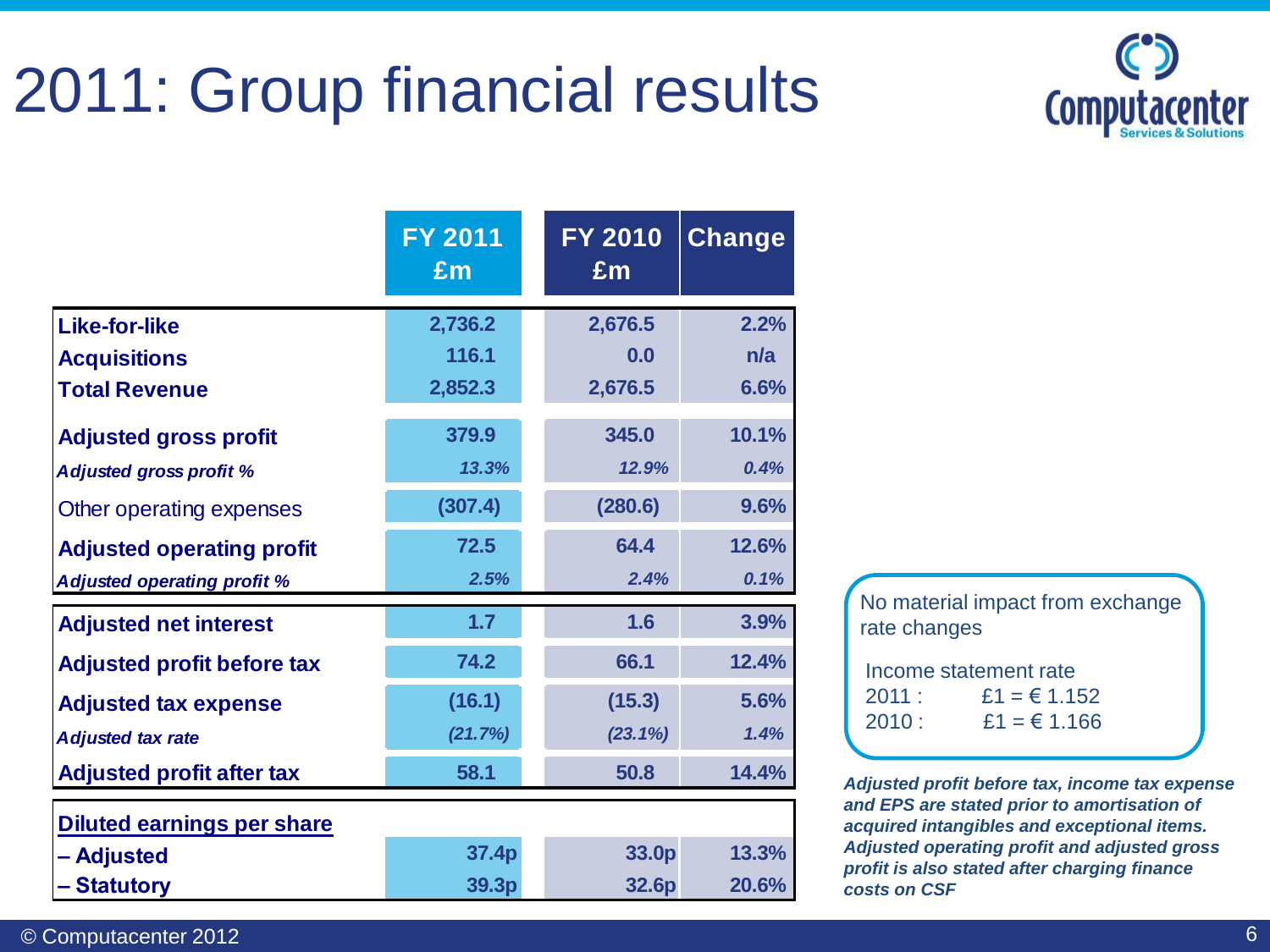### 2011: Results by segment



|                                  |                          | <b>FY 2011</b>      |              | <b>FY 2010</b> |                          | Change                      |
|----------------------------------|--------------------------|---------------------|--------------|----------------|--------------------------|-----------------------------|
|                                  | Like-for-<br><b>Like</b> | <b>Acquisitions</b> | <b>Total</b> |                | Like-for-<br><b>Like</b> | <b>Incl</b><br>acquisitions |
|                                  | £m                       | £m                  | £m           | Em             | $\frac{9}{6}$            | $\frac{9}{6}$               |
| <b>Revenue</b>                   |                          |                     |              |                |                          |                             |
| <b>UK</b>                        | 1,102.2                  |                     | 1,102.2      | 1,265.4        | $(12.9\%)$               | $(12.9\%)$                  |
| Germany                          | 1,203.1                  | 25.5                | 1,228.6      | 1,008.9        | 19.2%                    | 21.8%                       |
| France                           | 388.0                    | 90.6                | 478.6        | 359.6          | 7.9%                     | 33.1%                       |
| <b>Belgium</b>                   | 43.0                     | ÷                   | 43.0         | 42.6           | 0.9%                     | 0.9%                        |
| <b>Total Group</b>               | 2,736.2                  | 116.1               | 2,852.3      | 2,676.5        | 2.2%                     | 6.6%                        |
| <b>Adjusted operating profit</b> |                          |                     |              |                |                          |                             |
| <b>UK</b>                        | 37.3                     |                     | 37.3         | 43.3           | $(14.0\%)$               | $(14.0\%)$                  |
| Germany                          | 25.1                     | 2.6                 | 27.7         | 19.7           | 27.7%                    | 40.9%                       |
| France                           | 4.4                      | 1.6                 | 6.0          | 1.0            | 343.9%                   | 504.7%                      |
| <b>Belgium</b>                   | 1.6                      | ÷.                  | 1.6          | 0.4            | 268.2%                   | 268.2%                      |
| <b>Total Group</b>               | 68.3                     | 4.2                 | 72.5         | 64.4           | 6.1%                     | 12.6%                       |

**Organic revenue growth in Europe offset by revenue decline in the UK**

**Operating profit improvement driven by France, Germany and Belgium**

**Operating profit margin % in the UK maintained despite the revenue decline**

**Acquisition impact more than offsets amortisation on new ERP platform.**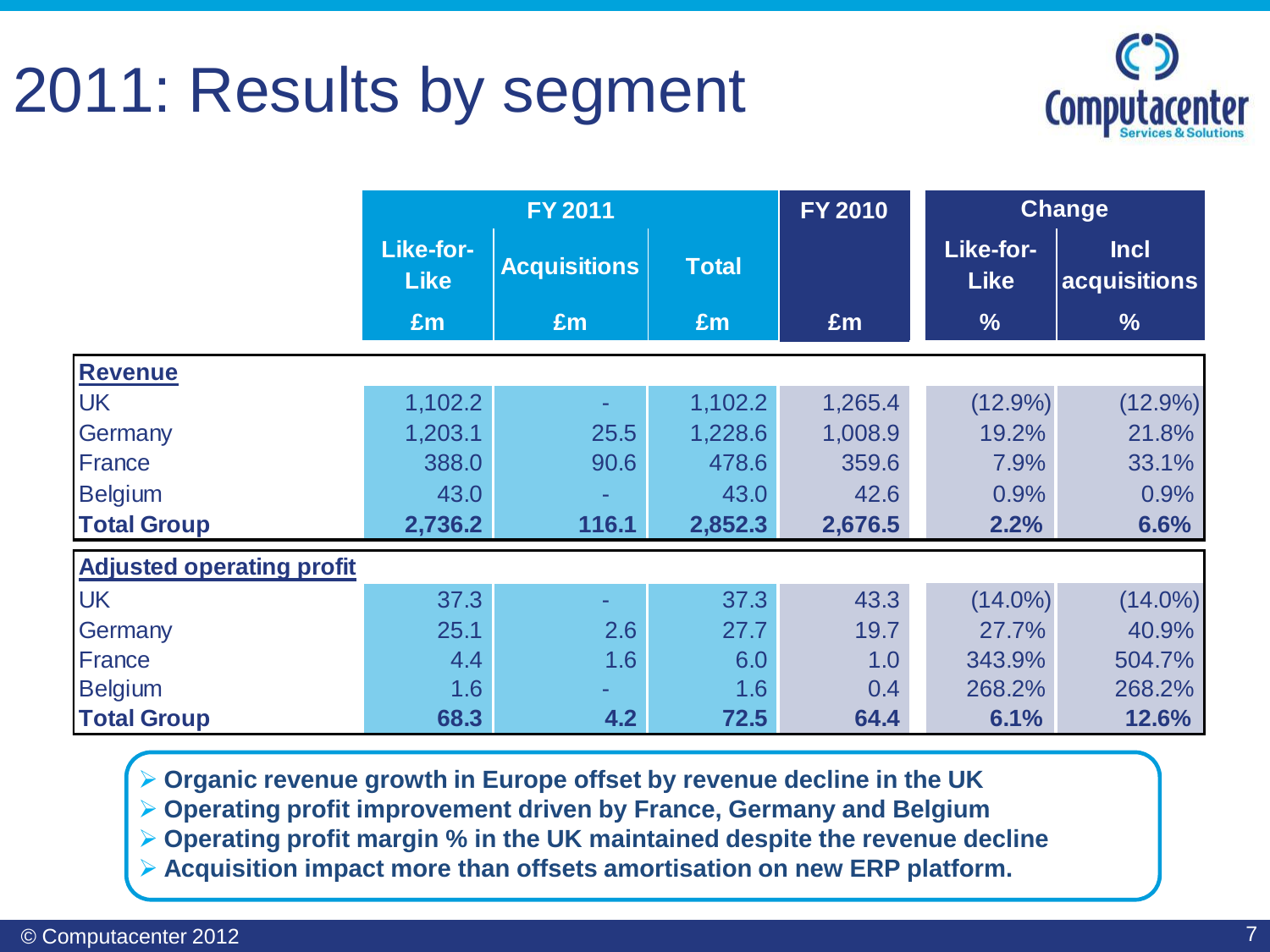### Group EBIT Walk



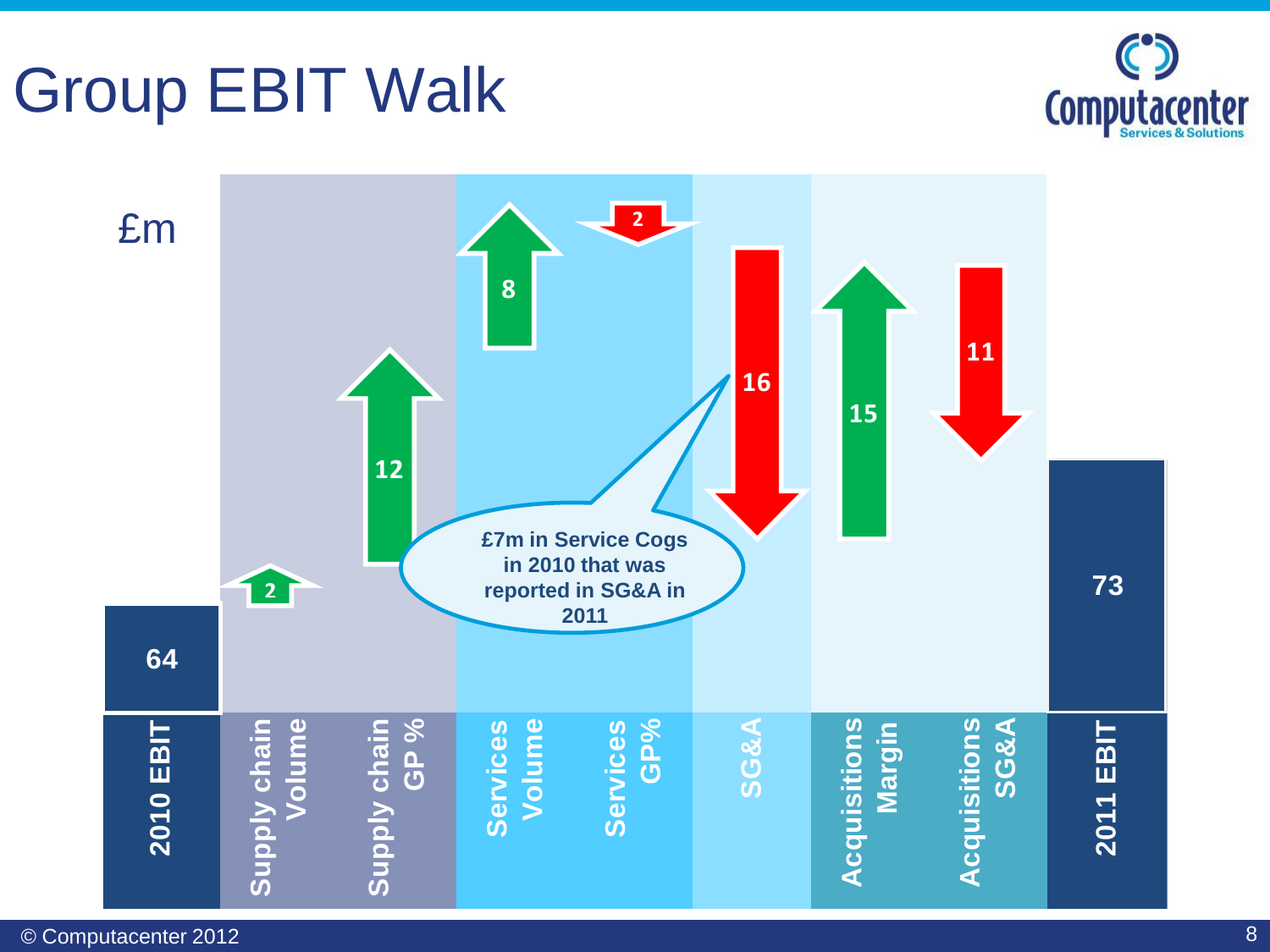### 2011: reconciliation to statutory results



|                                                                                                                                 | FY 2011 FY 2010<br>Em                             | $\mathbf{f}$ m                                    | <b>Change</b><br>$\frac{0}{0}$              |
|---------------------------------------------------------------------------------------------------------------------------------|---------------------------------------------------|---------------------------------------------------|---------------------------------------------|
| <b>Adjusted profit before tax</b>                                                                                               | 74.2                                              | 66.1                                              | 12.4%                                       |
| Amortisation of acq. intangibles<br><b>Exceptional items</b>                                                                    | (2.0)<br>(0.1)                                    | (0.7)<br>0.0                                      | 203.3%<br>n/a                               |
| <b>Statutory profit before tax</b>                                                                                              | 72.1                                              | 65.4                                              | 10.3%                                       |
| <b>Adjusted tax expense</b><br><b>Adjusted tax %</b>                                                                            | (16.1)<br>21.7%                                   | (15.3)<br>23.1%                                   | 5.6%<br>$-1.4%$                             |
| <b>Exceptional tax items</b><br>Tax on exceptional items<br>Tax on amort'n of acq. intangibles<br>Income tax expense<br>Tax $%$ | 4.4<br>0.2<br>0.4 <sub>1</sub><br>(11.1)<br>15.4% | 0.0<br>0.0<br>0.2 <sub>0</sub><br>(15.1)<br>23.1% | n/a<br>n/a<br>131.8%<br>$-26.4%$<br>$-7.7%$ |
| <b>Statutory profit after tax</b>                                                                                               | 61.0                                              | 50.3                                              | 21.2%                                       |

 **Increased amortisation from acquired intangibles arises from acquisitions in the year**

- **Exceptional items in operating profit net to insignificant level**
- **£1.0m of acquisition fees offset by a write back of £0.9m of previously recognised deferred consideration**
- **Exceptional tax items to remove the impact of the exceptional revaluation of deferred tax assets for future loss utilisation in Germany and France**

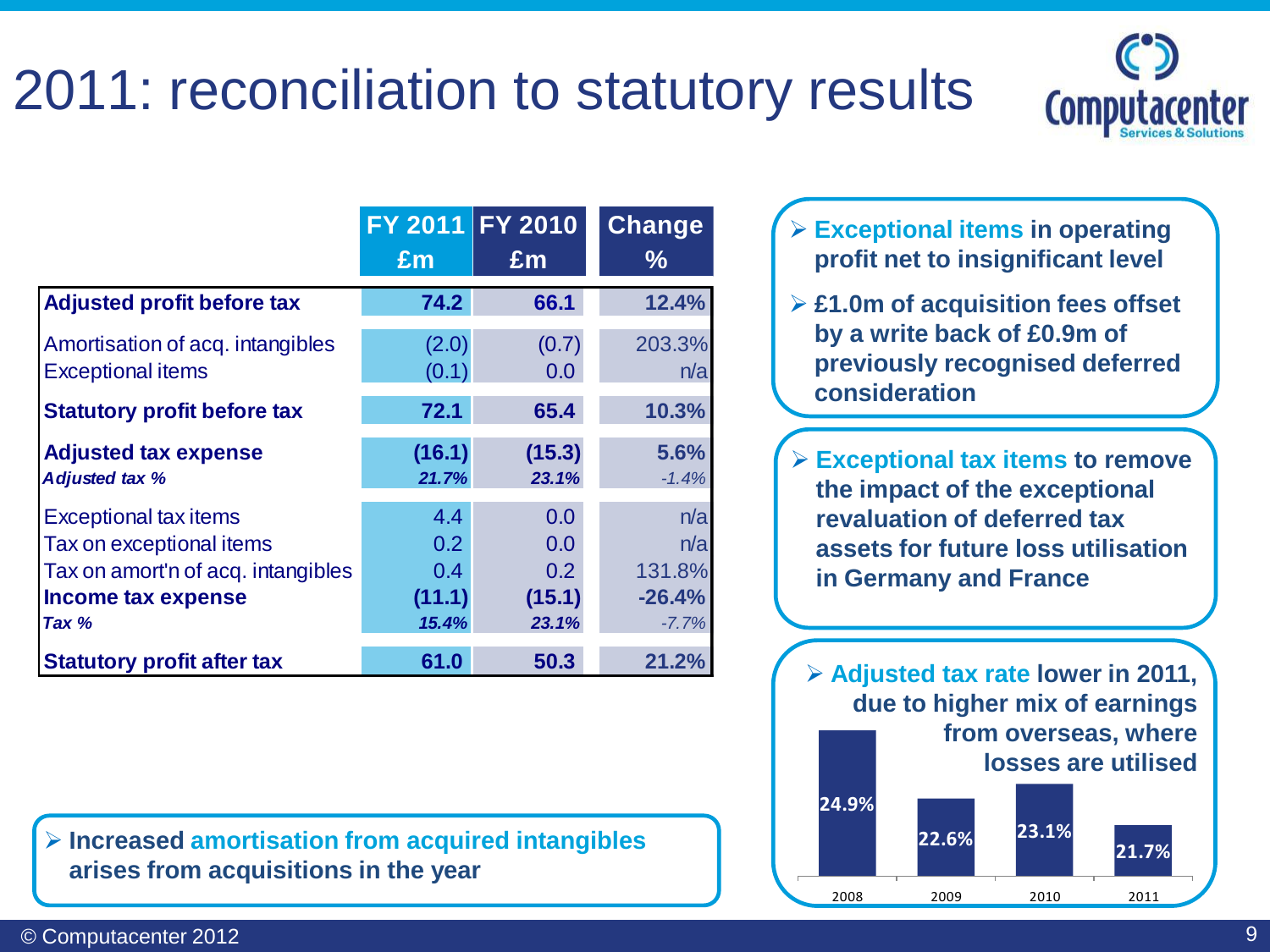# Our record of positive cash flows continued...



*Cash balance remained strong in 2011 (and CSF continued to decrease)*



 $\blacksquare$  CSF leases and loans  $\blacksquare$  Net cash excluding CSF

*Operating cash flow is stated inclusive of factor financing and excluding customer-specific related transactions (see note 30 of the Annual Report and Accounts)*

*\*\* Free cash flow is defined as the operating cash flow less net interest, tax paid and capital investment*

#### *From strong operating profit conversion into operating cash*

**£M**



**£M** *With strong free cash flow generated and reinvested in the business acquisitions and used to pay dividends...*

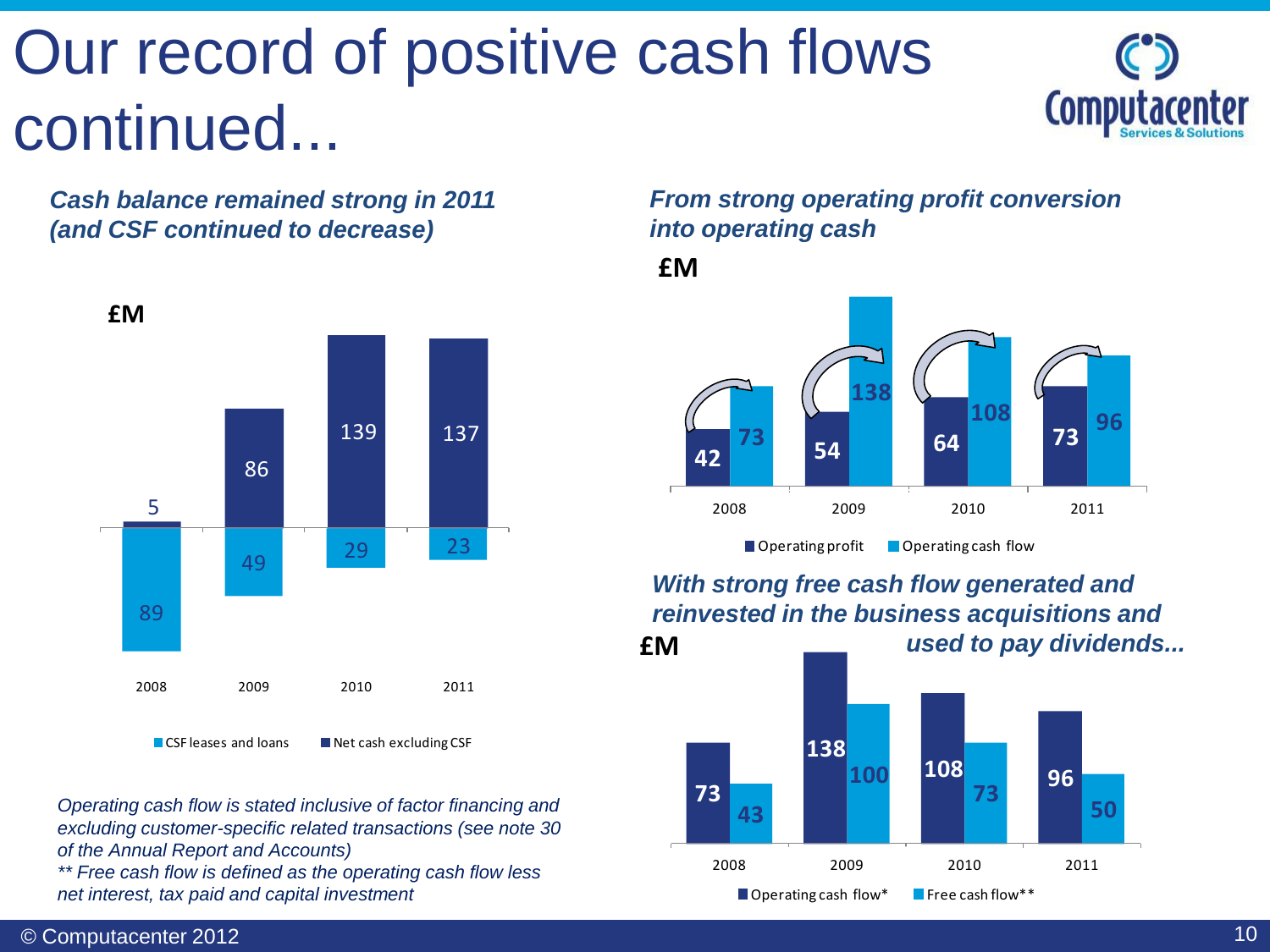# . Allowing us to further invest in our business



**Computacenter**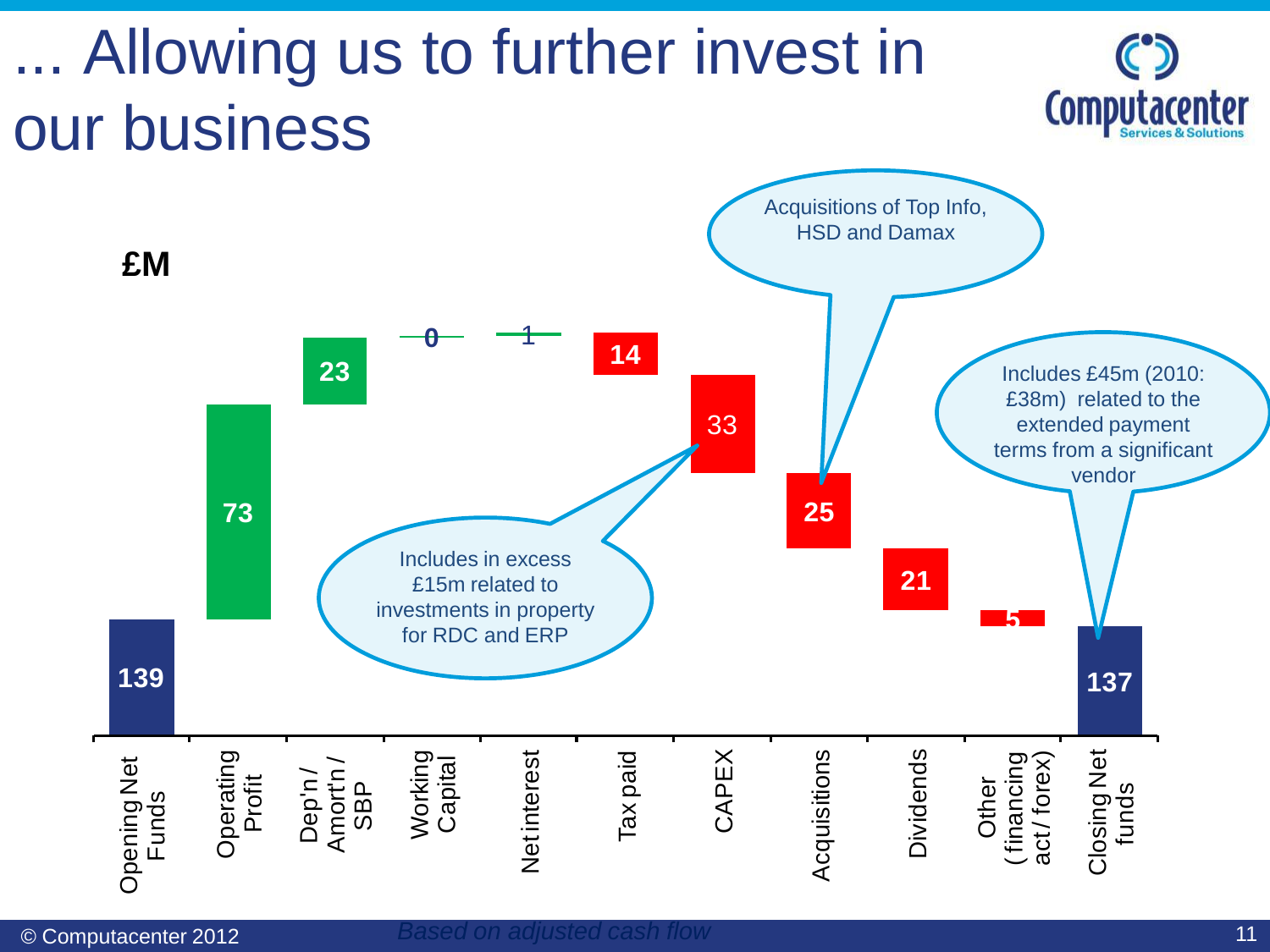### Resulting in a strong record of financial returns





#### **EBIT margin improvement**

*\* \* Net revenue is defined as total revenue less product costs included in cost of goods sold*



*\* ROCE is defined as adjusted operating profit divided by net assets excluding net cash before customer-specific financing*

- **Operating profit % has increased to 2.5% in 2011 but is diluted by supply chain revenues, which are typically "pass through"**
- **Operating profit when expressed as a of "net revenue" (excluding pass through product) has increased to 6.9% in 2011**
- **This, together with strong funding position, results in 27% Return on Capital Employed.**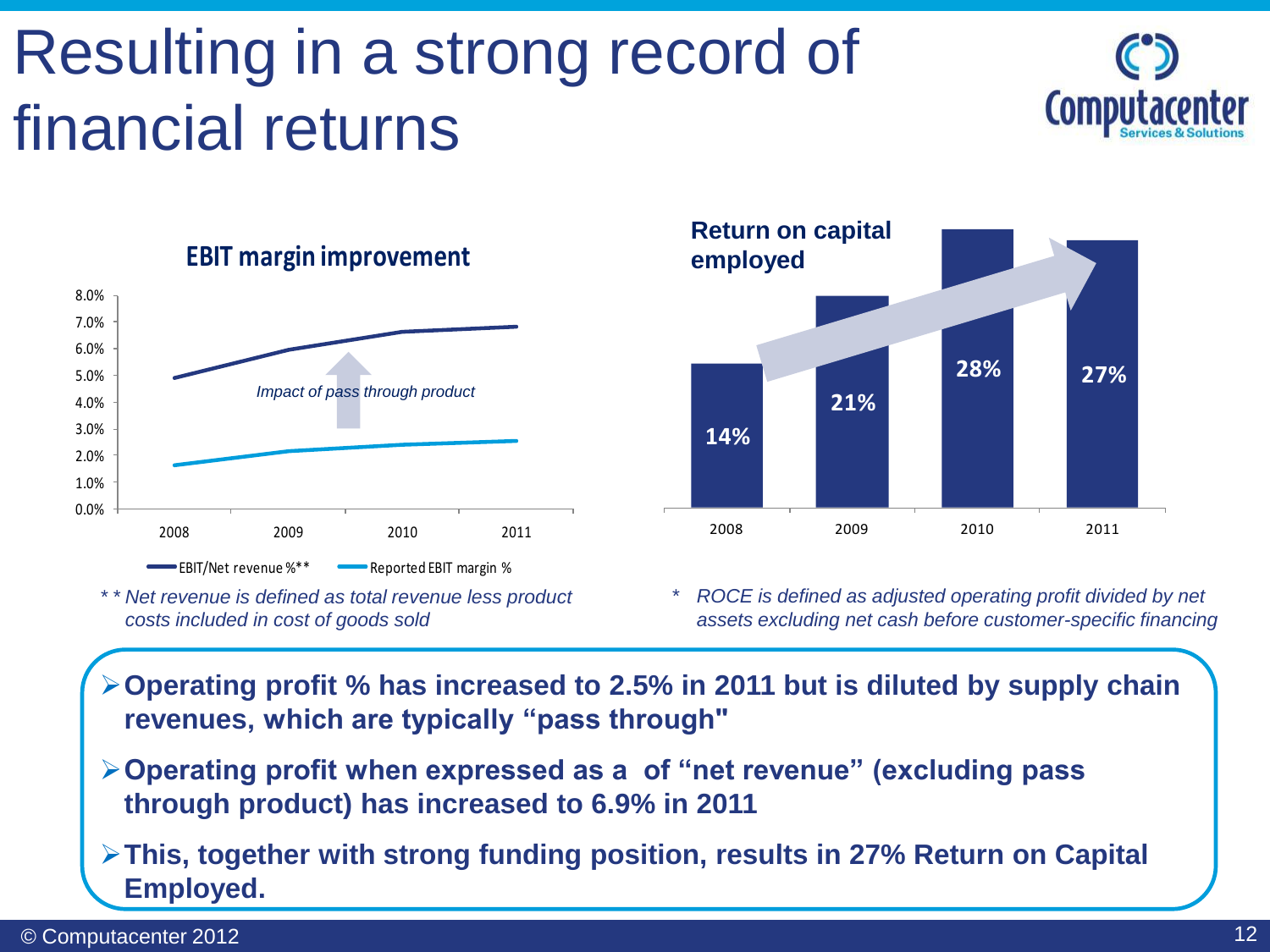### FY12 modelling considerations



| <b>Net interest</b>                              | • No material changes expected                                                                                                                                                                                                                                 |
|--------------------------------------------------|----------------------------------------------------------------------------------------------------------------------------------------------------------------------------------------------------------------------------------------------------------------|
| Tax                                              | • Dependant on mix in earnings as we utilise losses in European<br>operations. As the share of profits generated outside of the UK<br>increased in 2011, adjusted tax rate is lower than normally<br>expected<br>• Tax rate is normally expected at around 23% |
| <b>Exceptional</b>                               | . No exceptional items expected, but unusual costs will be<br>incurred to moving the French and RDC businesses to new<br>properties will be incurred in 2012<br>. As ERP benefits start being realised, we expect to incur some<br>exceptional costs           |
| <b>Capital expenditure</b>                       | • Non CSF capex is circa £20m pa, approximately 50% run-rate<br>capex, and 50% discretionary (e.g. investments in ERP,<br>customer-facing datacentres and support systems)                                                                                     |
| <b>Depreciation &amp;</b><br><b>Amortisation</b> | • Excluding amortisation on acquired intangibles, the underlying<br>charge will increase circa £1.5m in 2012 due to full year of ERP<br>depreciation and amortisation in UK and Germany                                                                        |
| <b>Dividends</b>                                 | • Our dividend policy is to set dividends to maintain a dividend<br>cover of 2 – 2.5 times (2.5 times in 2011 and 2010)                                                                                                                                        |
| <b>Acquisitions</b>                              | • The full year impact of our acquisitions should add a further £2m<br>to the Group's profit before tax in 2012.                                                                                                                                               |

© Computacenter 2012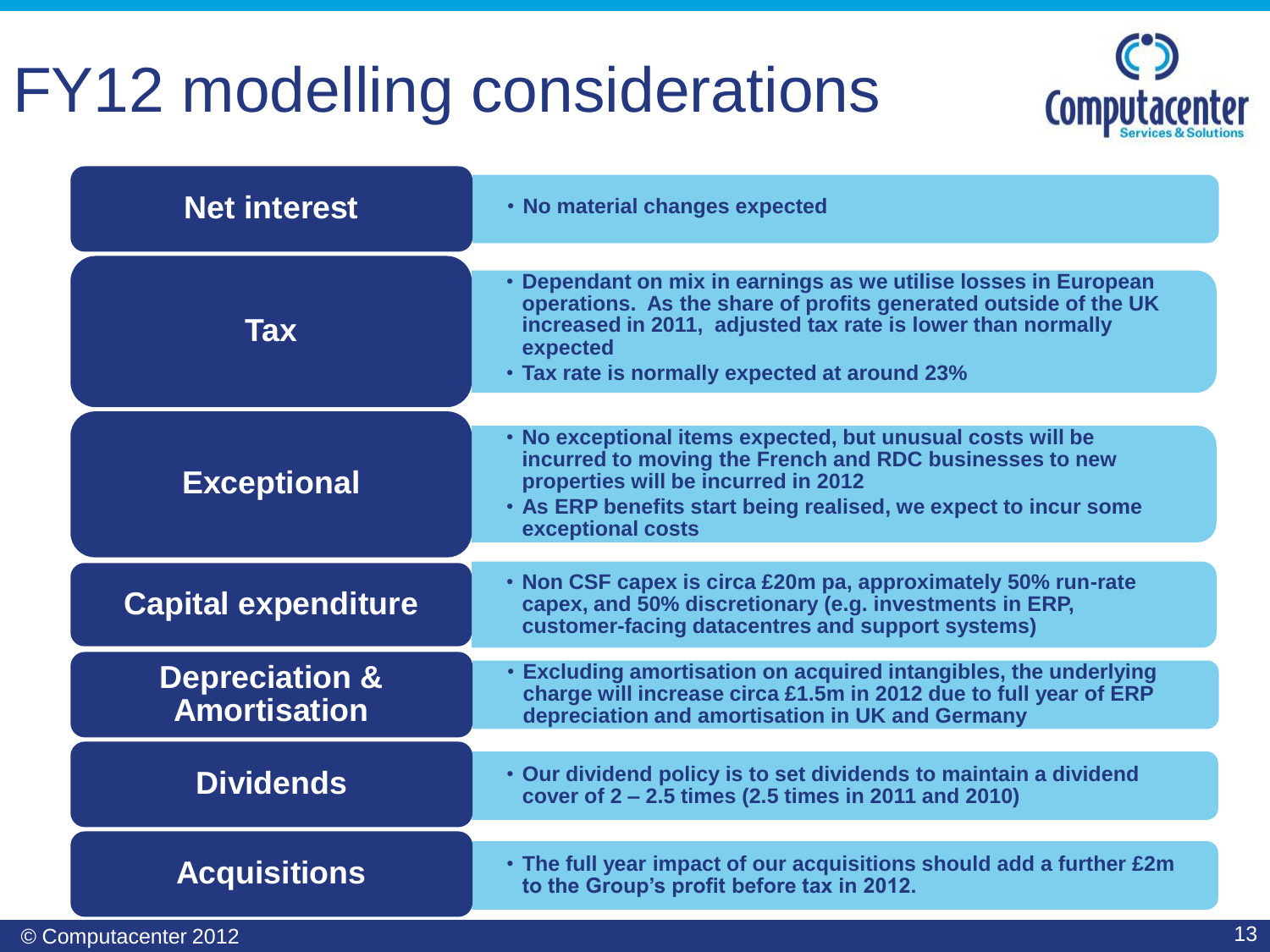### Financial summary



- **► Revenue growth outside of the UK**
- ▶ Operating profit increased in Europe, operating profit margins maintained in the UK
- $\triangleright$  Tax rate lower than usual
- **► Continued double digit EPS growth**
- $\triangleright$  Increased dividend to 15.0p per share
- $\triangleright$  Strong cash generation, prior to circa £40 million of investment in our business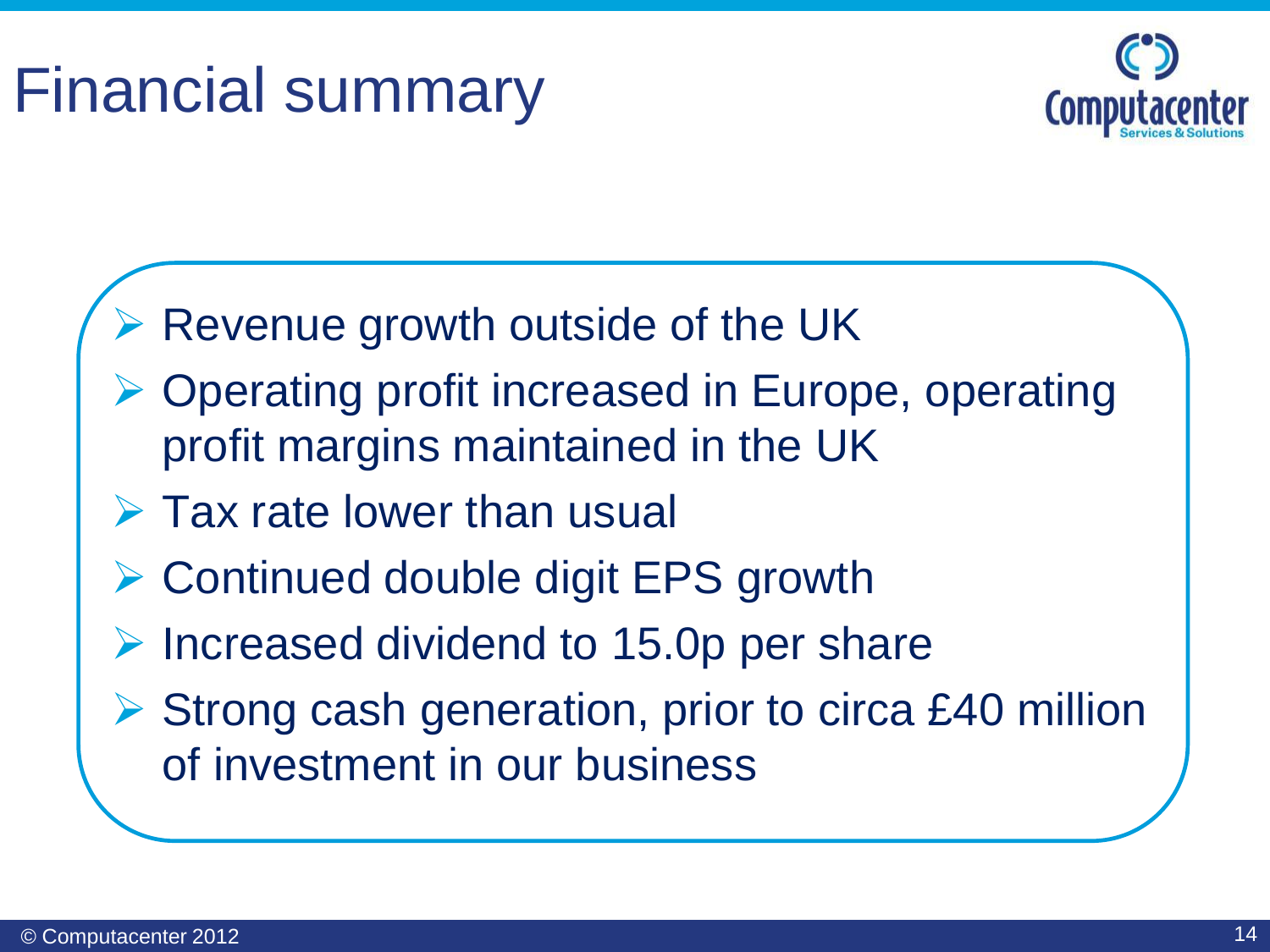

### Appendix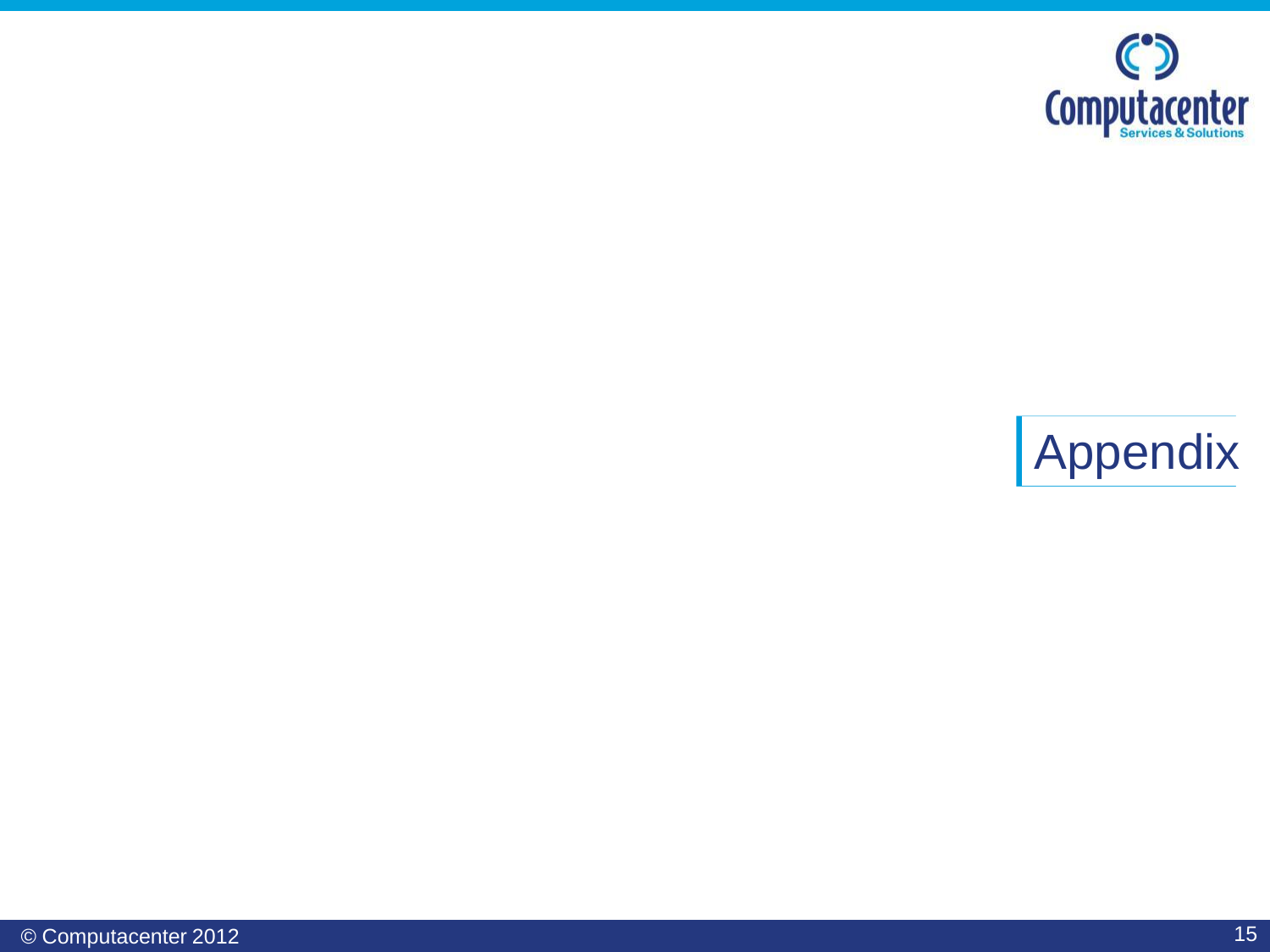# A glossary



#### **Adjusted results**

- PBT and EPS are adjusted for exceptional items and amortisation on acquired intangibles
- Operating profit is stated after charging finance costs on CSF, and excludes the transfer of internal ERP implementation costs between segments

#### **Customer-specific financing ("CSF")**

- Finance costs for CSF are charged after operating profit for statutory purposes
- These costs are considered to be contract specific costs, and operating profit is adjusted to charge for these costs
- Net finance costs are also adjusted in this presentation

#### **Net funds**

- Net funds prior to CSF is monitored internally by the Group
- Included in this measure are current asset investments, where the group deposits cash, access to which is subject to a notice period
- Statutory net funds includes future obligations for CSF, that are covered by future income streams
- All CSF facilities are committed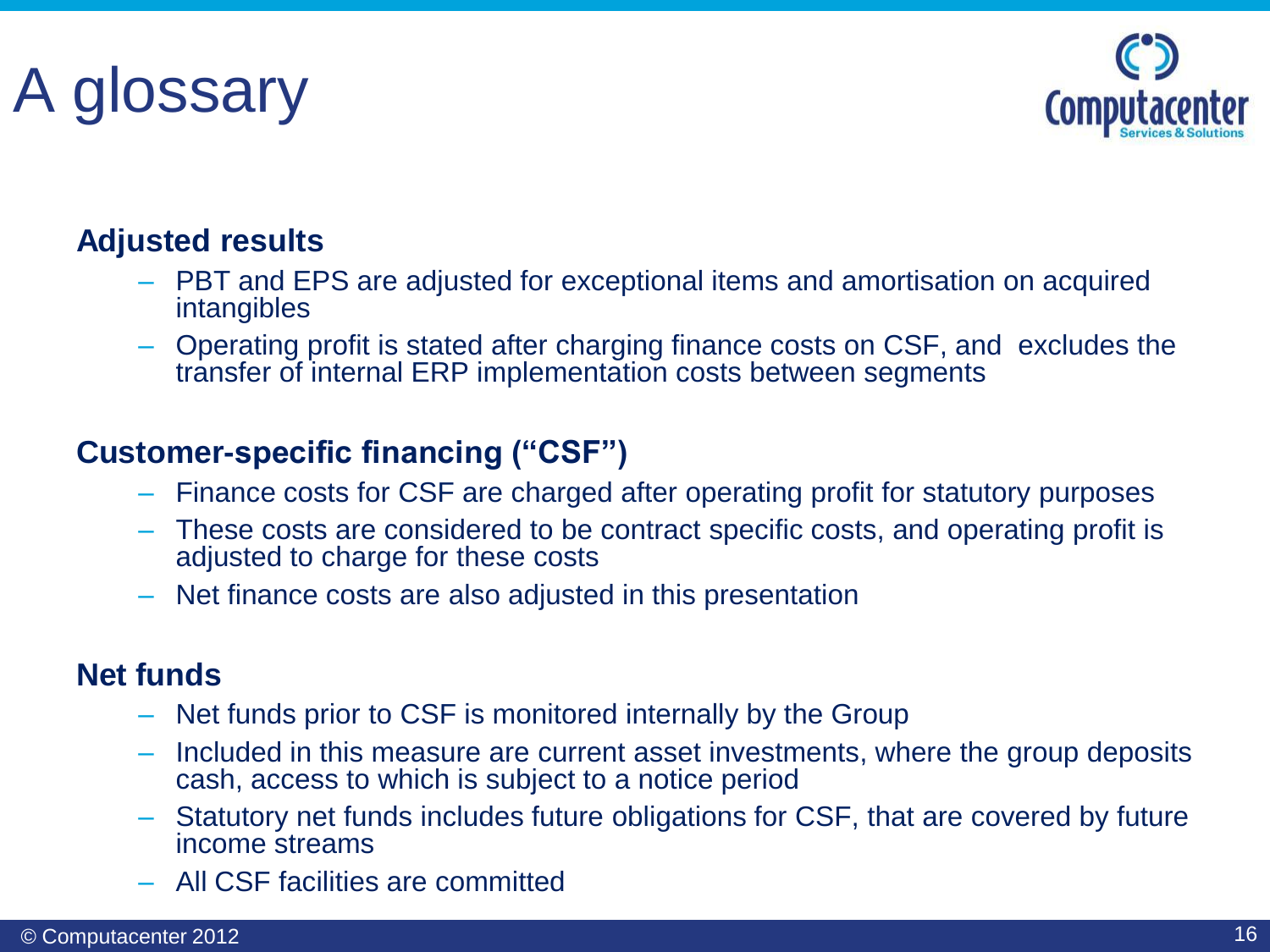# Sources of revenue (1/2):

### % change by revenue type







**Constant Currency**





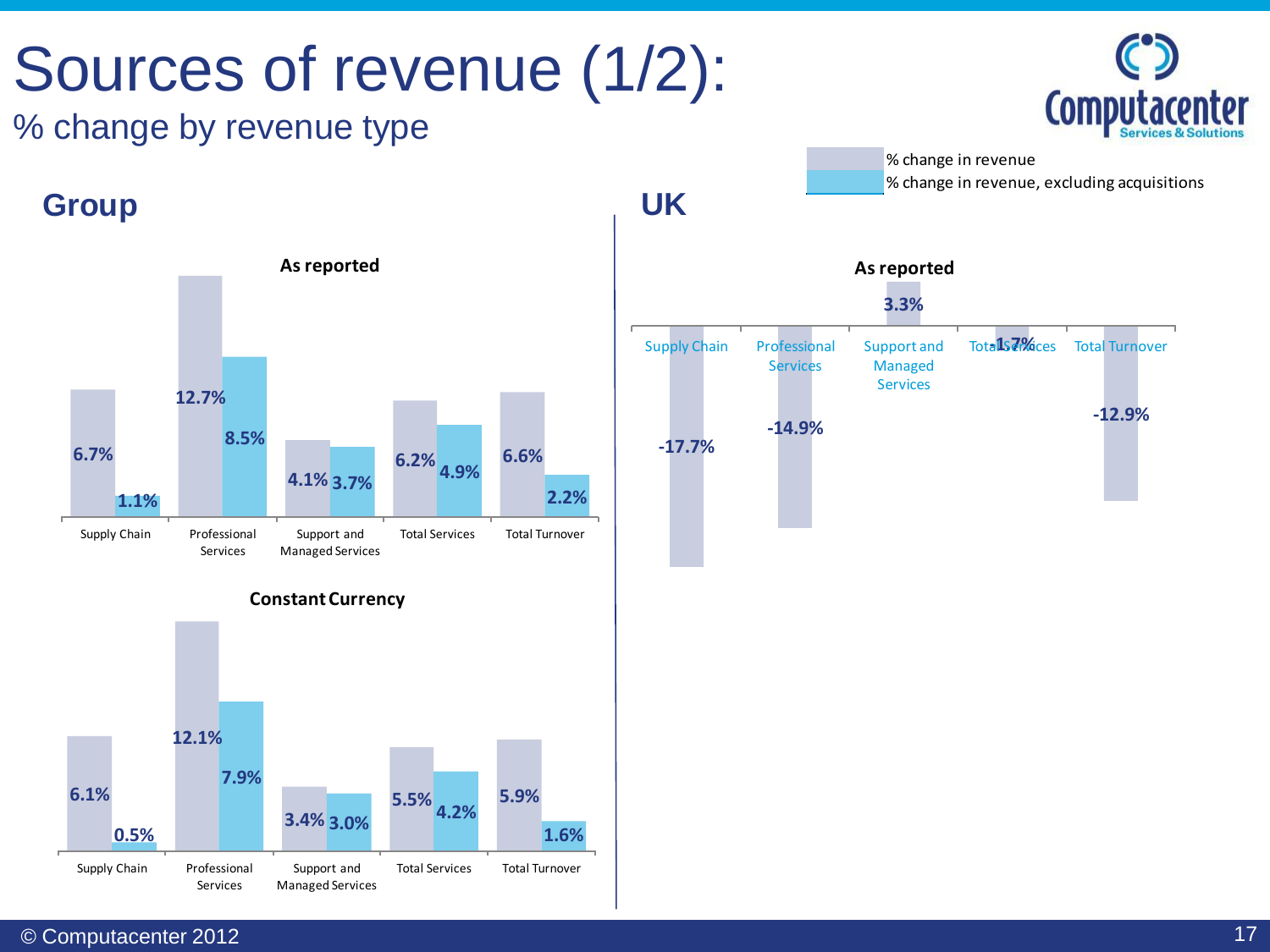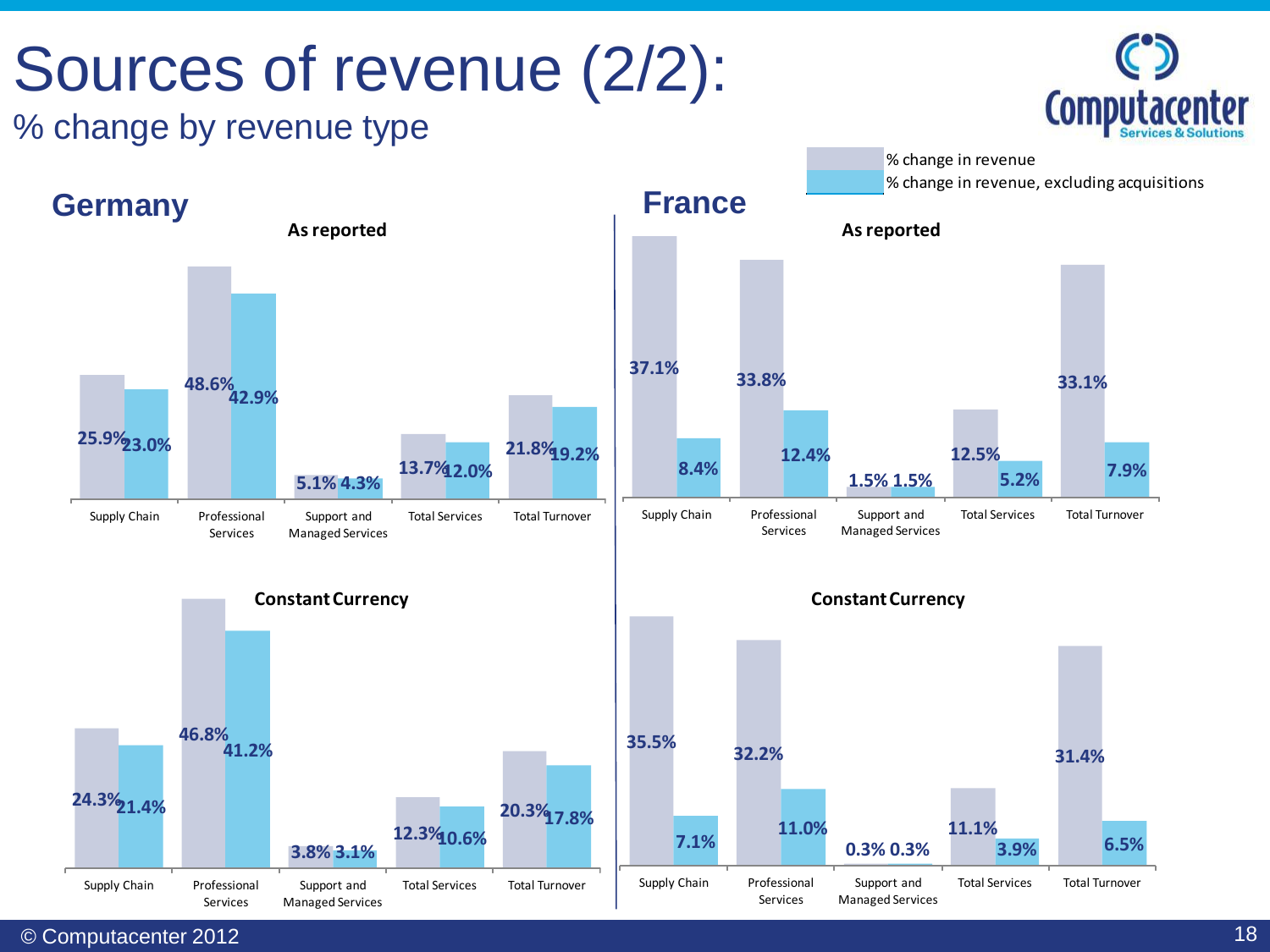### UK – income statement



|                                  | <b>FY 2011</b> | <b>FY 2010</b> | <b>Change</b> |
|----------------------------------|----------------|----------------|---------------|
|                                  | Em             | Em             | $\frac{0}{0}$ |
| <b>Revenue</b>                   | 1,102.2        | 1,265.4        | $(12.9\%)$    |
| <b>Adjusted gross profit</b>     | 167.3          | 177.5          | (5.8%)        |
|                                  | 15.2%          | 14.0%          | 1.1%          |
| SG&A                             | (130.0)        | (134.2)        | $(3.1\%)$     |
|                                  | (11.8%)        | (10.6%)        | $(1.2\%)$     |
| <b>Adjusted operating profit</b> | 37.3           | 43.3           | $(14.0\%)$    |
|                                  | 3.4%           | 3.4%           | $(0.0\%)$     |
| Headcount: *                     |                |                |               |
| <b>Direct</b>                    | 3,688          | 3,588          | 2.8%          |
| <b>Indirect</b>                  | 1,313          | 1,396          | $(6.0\%)$     |
| * period end headcount           |                |                |               |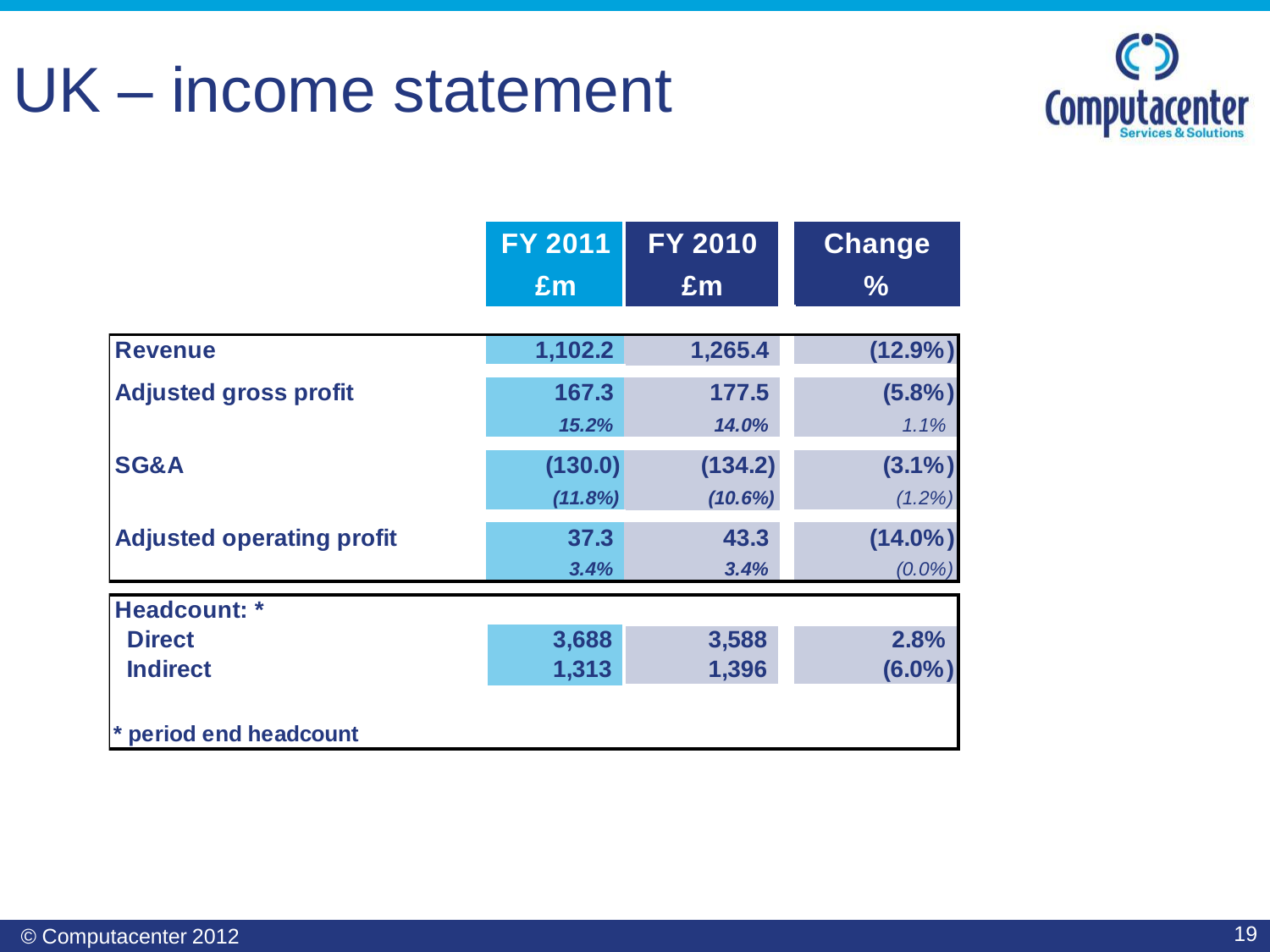### UK EBIT Walk

£m



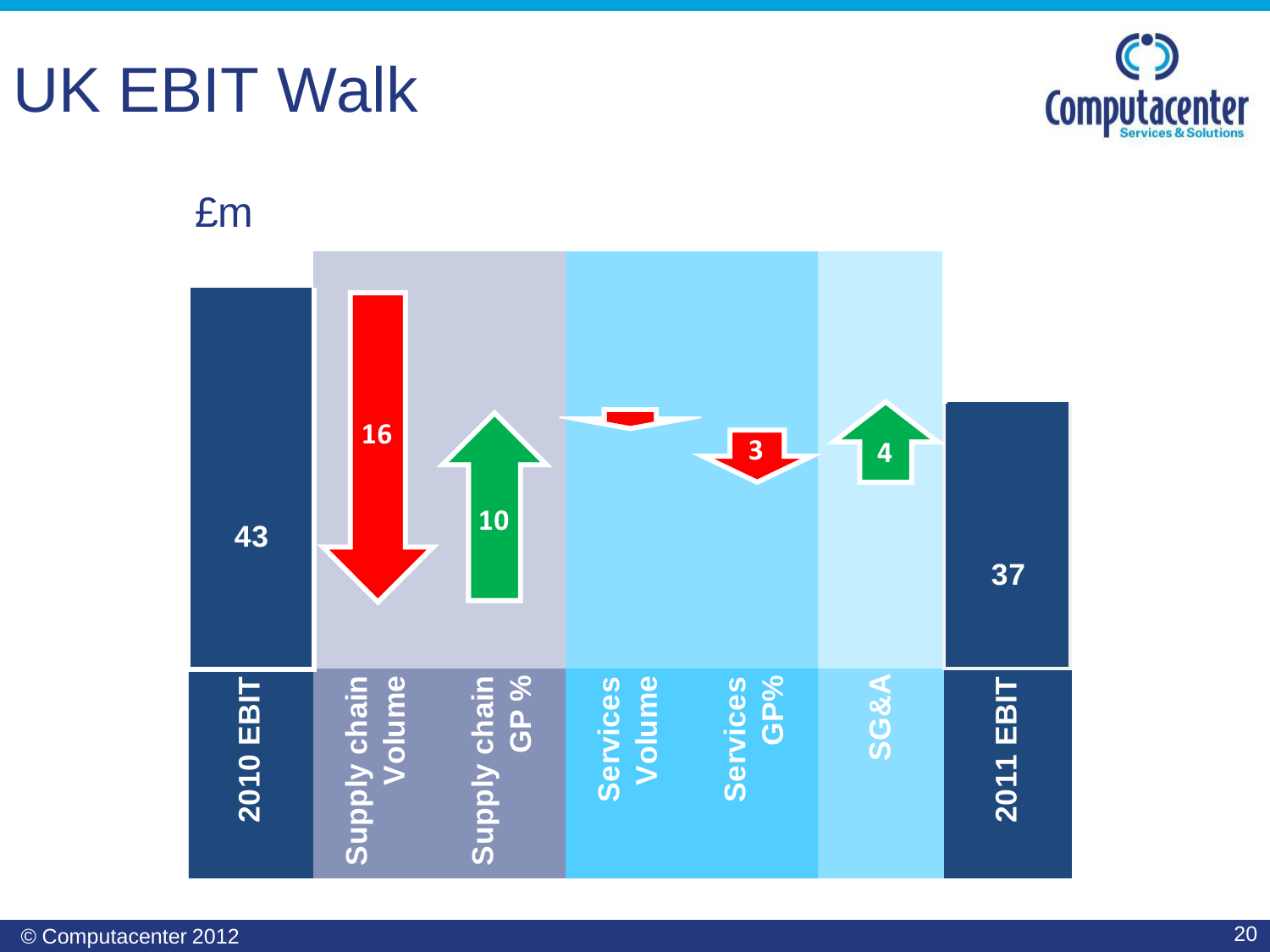### Germany – income statement



|                                                     | <b>FY 2011</b>     | <b>FY 2010</b>     | <b>Change</b>  | <b>FY 2011</b>      | <b>FY 2010</b>      | <b>Change</b> |
|-----------------------------------------------------|--------------------|--------------------|----------------|---------------------|---------------------|---------------|
|                                                     | £m                 | £m                 | $\frac{0}{6}$  | $\epsilon$ m        | $\epsilon$ m        | $\frac{6}{6}$ |
| <b>Like-for-like revenue</b><br><b>Acquisitions</b> | 1,203.1<br>25.5    | 1,008.9<br>0.0     | 19.2%<br>n/a   | 1,386.0<br>29.3     | 1,176.7<br>0.0      | 17.8%<br>n/a  |
| <b>Revenue</b>                                      | 1,228.6            | 1,008.9            | 21.8%          | 1,415.3             | 1,176.7             | 20.3%         |
| <b>Adjusted gross profit</b>                        | 157.4<br>12.8%     | 128.9<br>12.8%     | 22.0%<br>0.0%  | 181.3<br>12.8%      | 150.4<br>12.8%      | 20.5%<br>0.0% |
| <b>Other operating expenses</b>                     | (129.6)<br>(10.6%) | (109.3)<br>(10.8%) | 18.6%<br>0.3%  | (149.3)<br>$-10.6%$ | (127.5)<br>$-10.8%$ | 17.2%<br>0.3% |
| <b>Adjusted operating profit</b>                    | 27.7<br>2.3%       | 19.7<br>2.0%       | 40.9%<br>0.3%  | 31.9<br>2.3%        | 22.9<br>2.0%        | 39.2%<br>0.3% |
| Headcount: *                                        |                    |                    |                |                     |                     |               |
| <b>Direct</b><br><b>Indirect</b>                    | 3,526<br>1,292     | 3,021<br>1,158     | 16.7%<br>11.5% |                     |                     |               |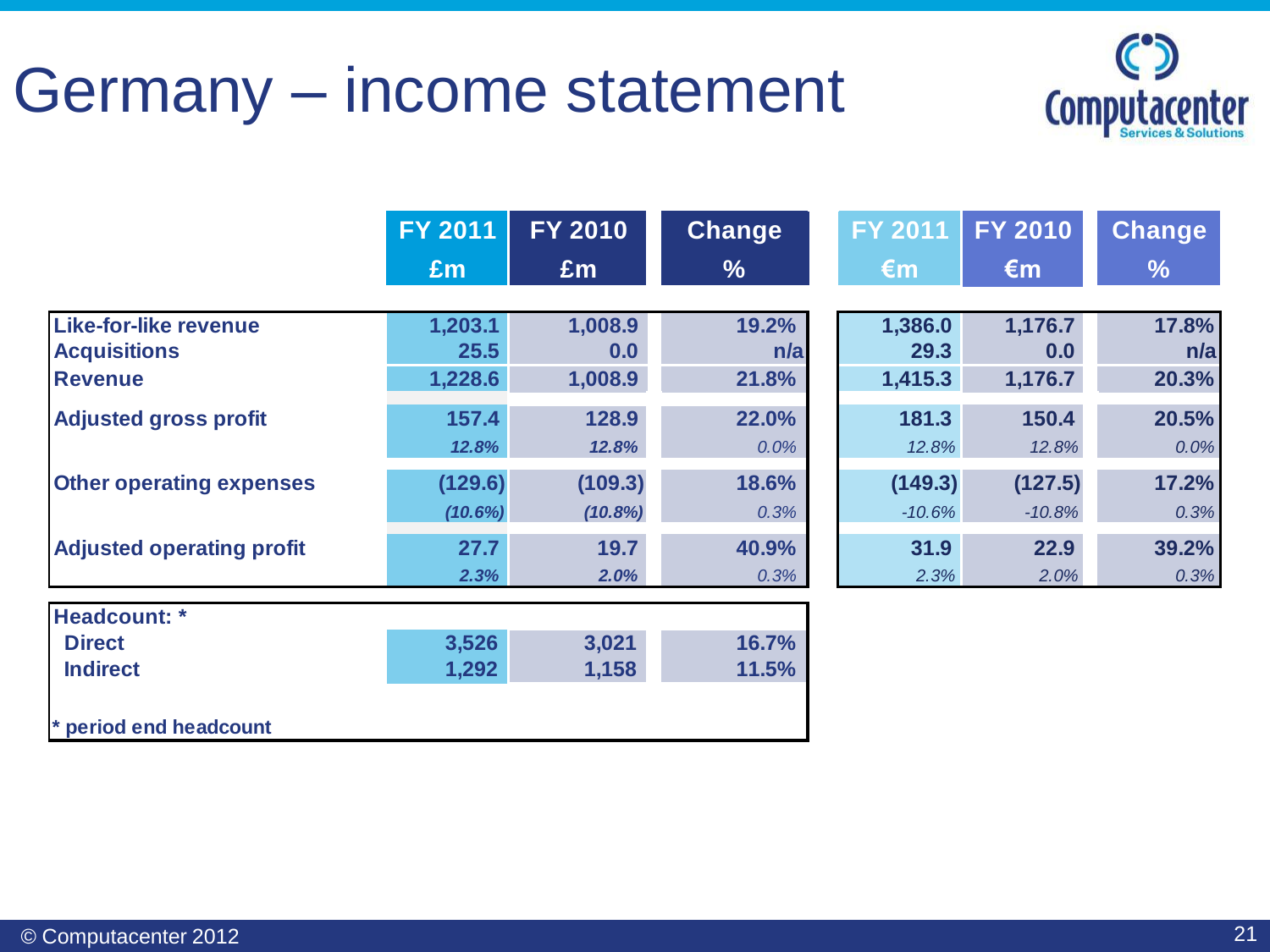### Germany EBIT Walk



£m**1 1**<br>**26 8**  $26$ **8 12 2** —<br>28 **5** 12 **20 £7m in Service Cogs in 2010 that was reported in SG&A in**  28 **2011** 20 **2010 EBIT Supply chain Volume Supply chain GP % Services Volume Services GP% SG&A Acquisitions**<br>Margin **Acquisitions Acquisitions SG&A 2011 EBIT** Acquisitions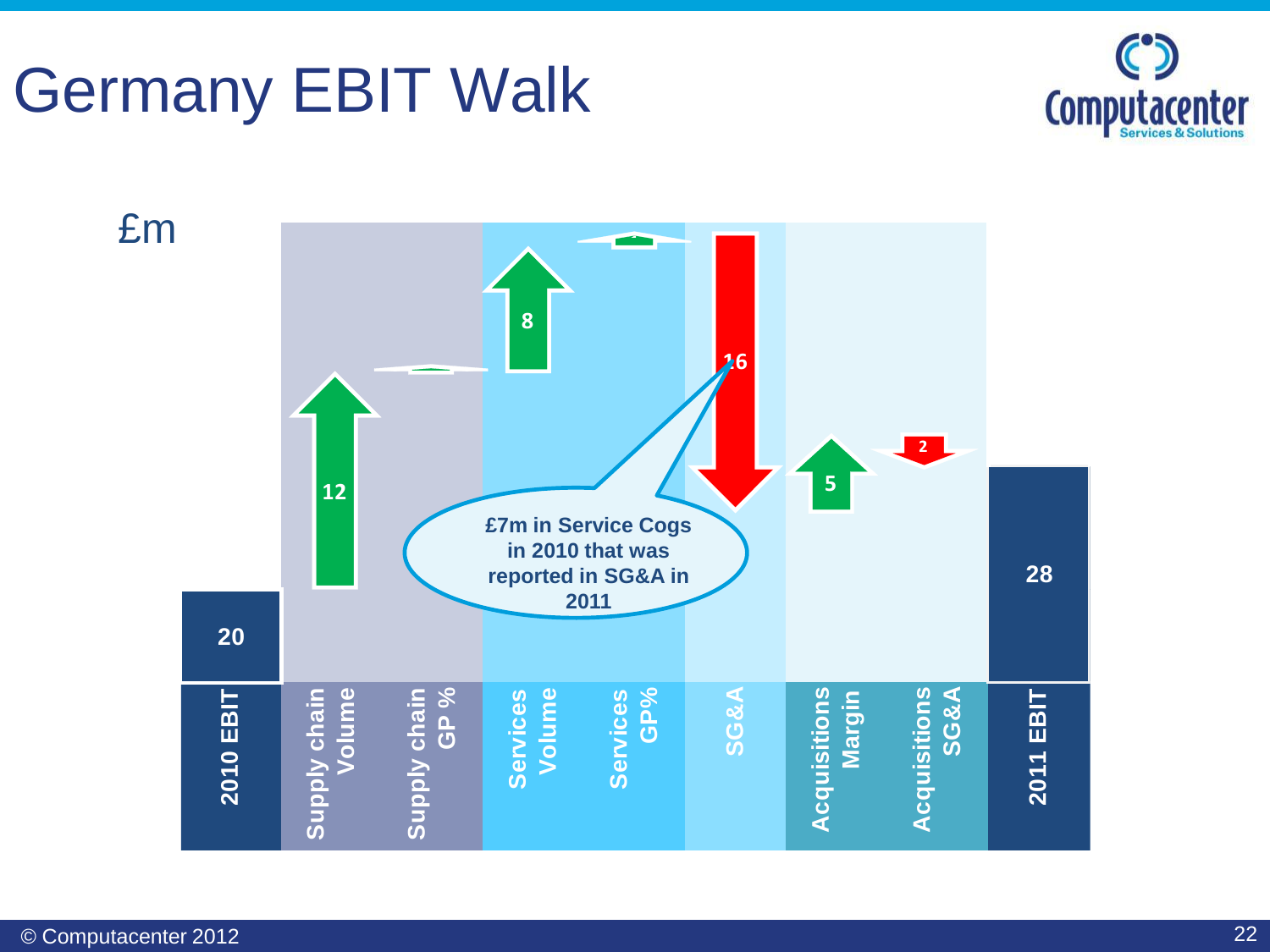### France – income statement



|                                  | <b>FY 2011</b> | <b>FY 2010</b> | Change        | <b>FY 2011</b> | <b>FY 2010</b> | <b>Change</b> |
|----------------------------------|----------------|----------------|---------------|----------------|----------------|---------------|
|                                  | Em             | Em             | $\frac{9}{6}$ | €m             | $\epsilon$ m   | $\frac{9}{6}$ |
| <b>Like-for-like revenue</b>     | 387.9          | 359.6          | 7.9%          | 446.9          | 419.4          | 6.5%          |
| <b>Acquisitions</b>              | 90.7           | 0.0            | n/a           | 104.4          | 0.0            | n/a           |
| <b>Revenue</b>                   | 478.6          | 359.6          | 33.1%         | 551.3          | 419.4          | 31.4%         |
| <b>Adjusted gross profit</b>     | 50.6           | 35.2           | 43.7%         | 58.3           | 41.1           | 41.9%         |
|                                  | 10.6%          | 9.8%           | 0.8%          | 10.6%          | 9.8%           | 0.8%          |
| <b>Other operating expenses</b>  | (44.7)         | (34.2)         | 30.4%         | (51.4)         | (39.9)         | 28.8%         |
|                                  | (9.3%)         | (9.5%)         | 0.2%          | $-9.3%$        | $-9.5%$        | 0.2%          |
| <b>Adjusted operating profit</b> | 6.0            | 1.0            | (504.7%)      | 6.9            | 1.2            | $-497.3%$     |
|                                  | 1.3%           | 0.3%           | 1.0%          | 1.3%           | 0.3%           | 1.0%          |

**\* period end headcount**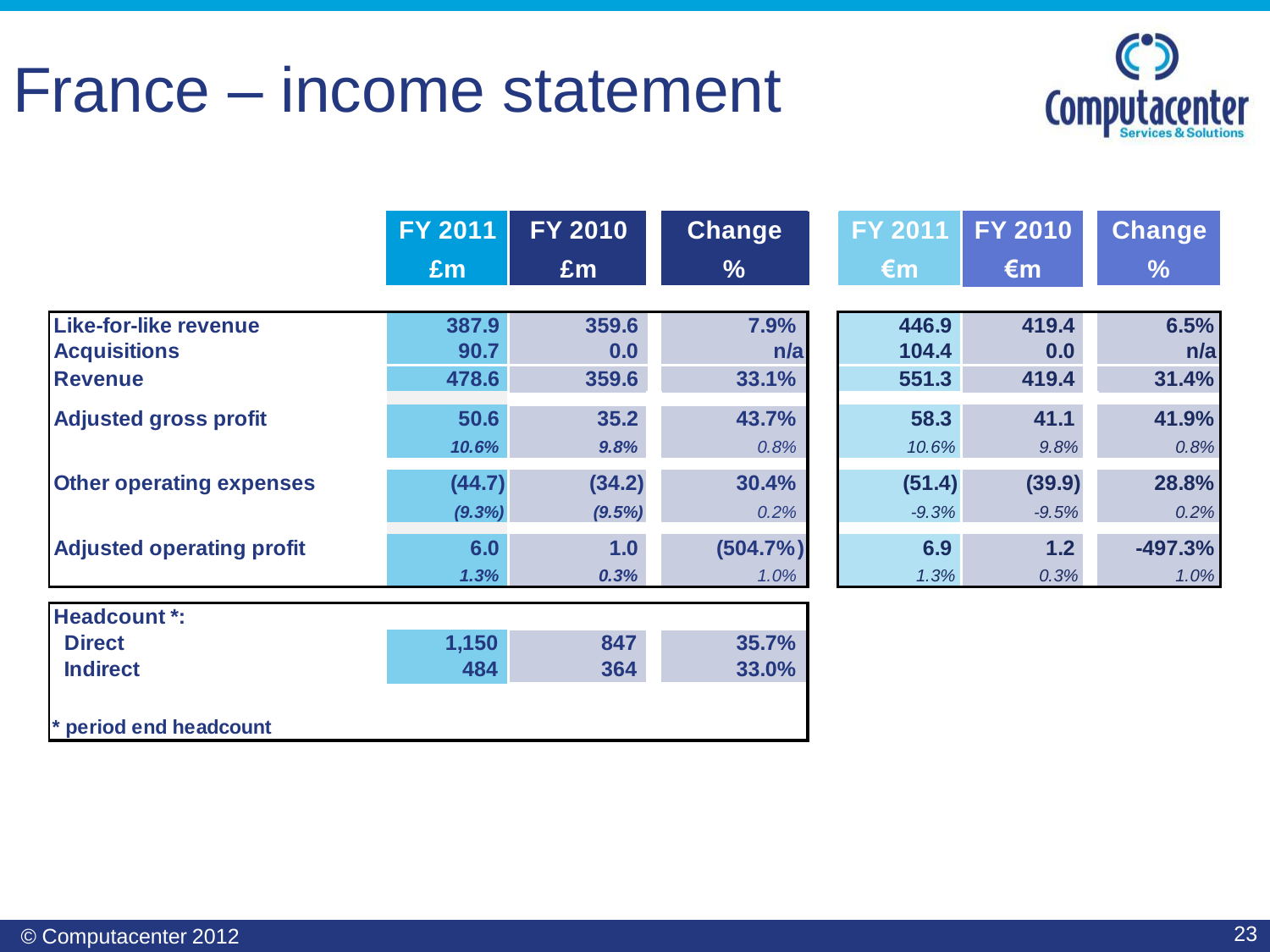#### © Computacenter 2012



### France EBIT Walk

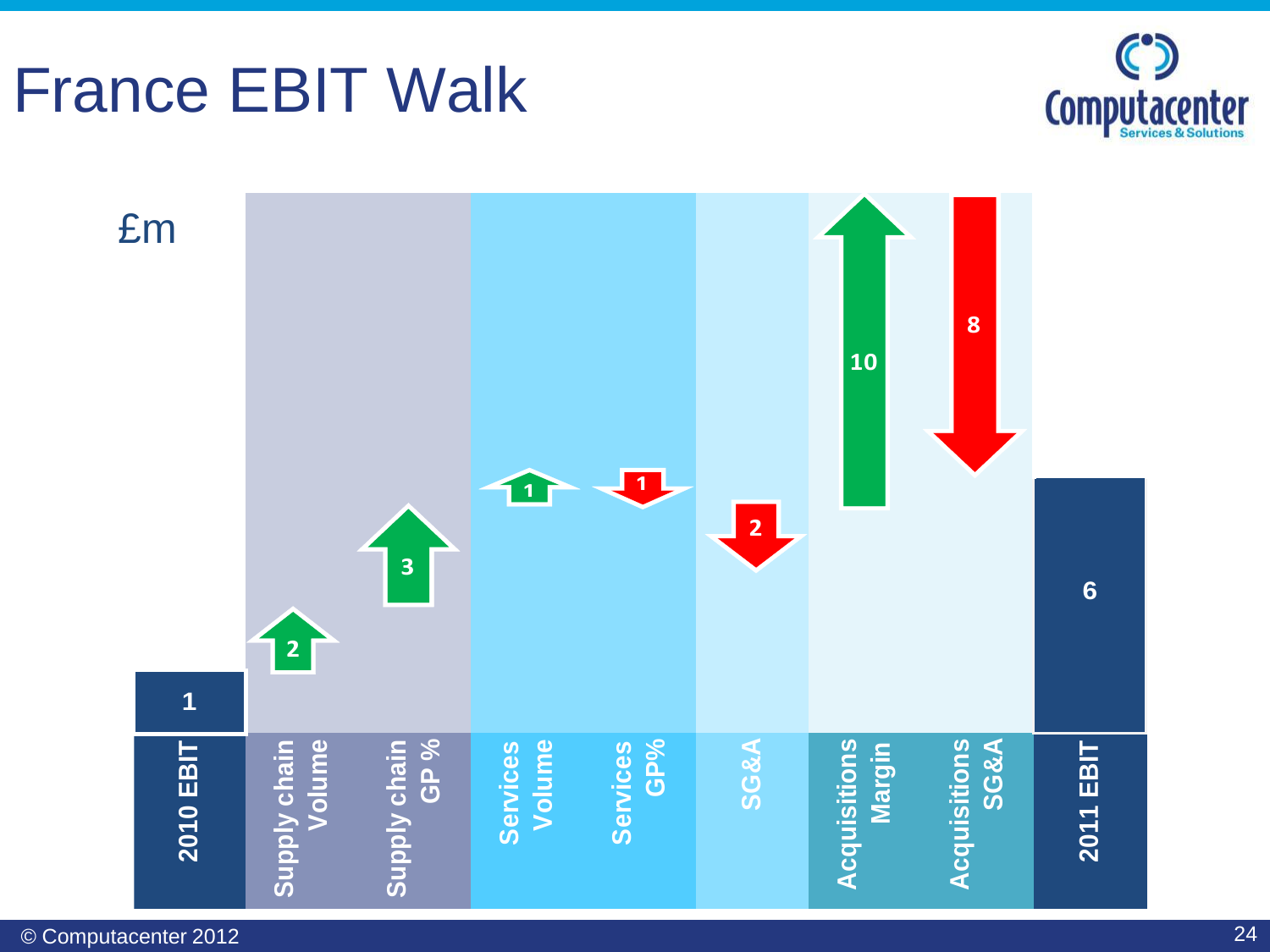### Net funds improved in the year



|                               | <b>Dec 11</b> | <b>Dec 10</b>  | <b>Change</b> |
|-------------------------------|---------------|----------------|---------------|
|                               | £m            | $\mathbf{f}$ m | £m            |
| Cash and cash equivalents     | 126.8         | 155.9          | (29.1)        |
| Own loans and leases          | 10.0          | (0.0)          | 10.0          |
| <b>Factor financing</b>       | 0.0           | (16.5)         | 16.5          |
| <b>Net funds prior to CSF</b> | 136.8         | 139.4          | (2.7)         |
| <b>Finance leases</b>         | (21.6)        | (24.9)         | 3.3           |
| <b>Other loans</b>            | (1.5)         | (3.5)          | 2.0           |
| <b>Total CSF</b>              | (23.1)        | (28.4)         | 5.3           |
| Net cash / (debt)             | 113.6         | 111.0          | 2.6           |

 **The Group's primary measure when managing the cash position of the business is net funds pre CSF.**

**Cash is broadly flat in the year due to:**

- **Profit growth and a low tax rate**
- **Strong profit-to-cash conversion**
- **An additional £7m from the extension of a temporary improvement in credit terms with a significant vendor over the course of the year. Year end position benefitted by £45 million (2009: £38 million) due to these terms**
- **Offset by investments related to :**
	- **Acquisitions of £25m**
	- **Property for RDC of £10m**
	- **Remainder of our investment in ERP to support go live in German and UK Dividends of £21m**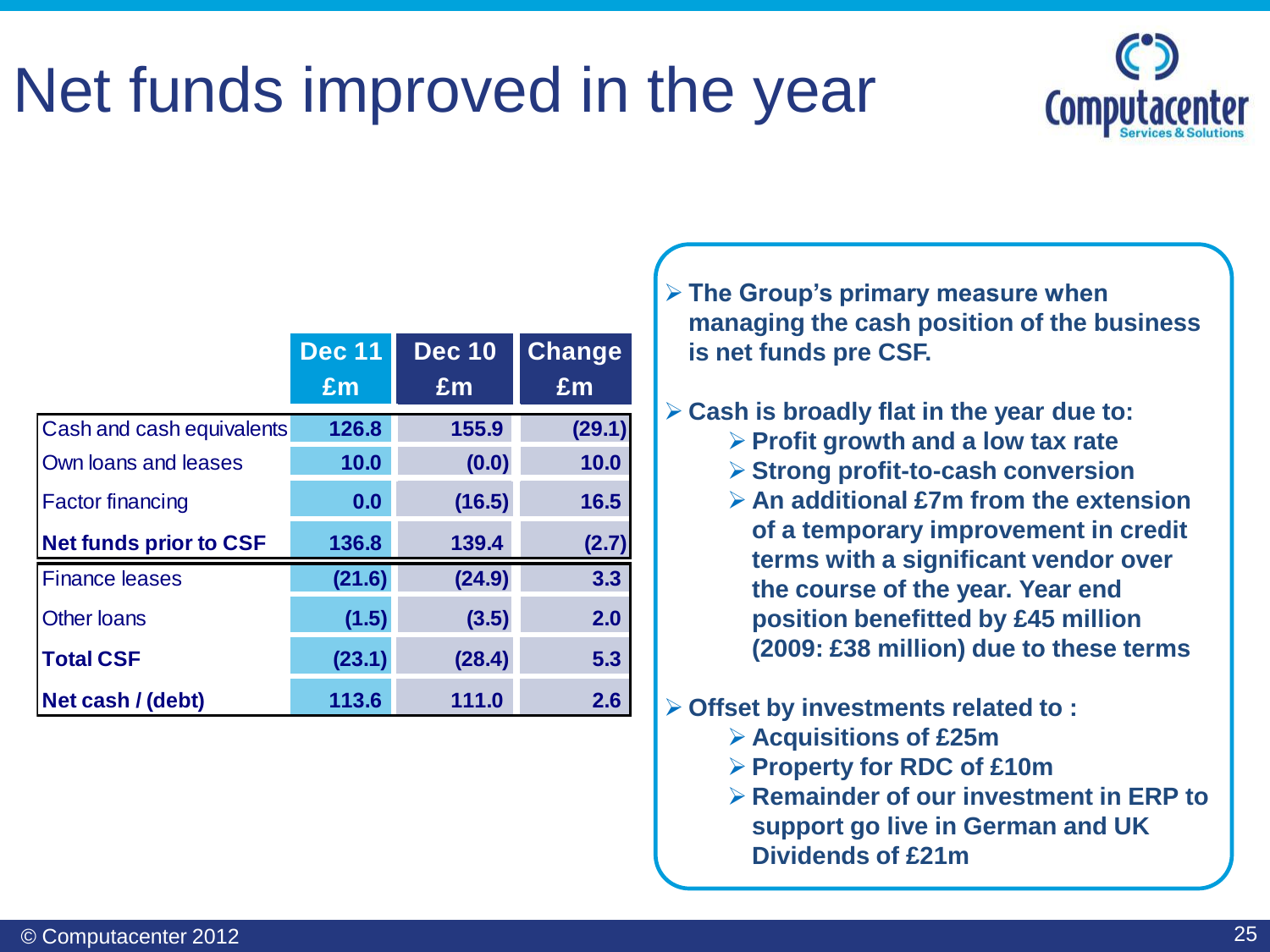### Adjusted cash flow



|                                                                                                           |                | FY 2011 FY 2010  |
|-----------------------------------------------------------------------------------------------------------|----------------|------------------|
|                                                                                                           | $\mathbf{f}$ m | £m               |
| <b>Adjusted operating profit</b>                                                                          | 72.5           | 64.4             |
| Adjustments to reconcile Group adjusted operating profit<br>to net cash inflows from operating activities |                |                  |
| Depreciation and amortisation                                                                             | 20.6           | 19.5             |
| Share-based payment                                                                                       | 2.5            | 2.6              |
| Working capital movements                                                                                 | 0.3            | 21.4             |
| Other adjustments                                                                                         | (0.4)          | 0.3              |
| <b>Adjusted operating cashflow</b>                                                                        | 95.5           | 108.2            |
| Income taxes paid                                                                                         | (14.4)         | (11.3)           |
| Net interest received                                                                                     | 1.3            | 1.2              |
| Capital expenditure and investments                                                                       | (33.2)         | (25.3)           |
| <b>Acquisitions and disposals</b>                                                                         | (25.3)         | 0.0              |
| <b>Equity dividends paid</b>                                                                              | (21.2)         | (17.0)           |
| <b>Cash out flow before financing</b>                                                                     | 2.7            | 55.9             |
| <b>Financing</b>                                                                                          |                |                  |
| Proceeds from issue of shares                                                                             | 0.0            | 0.8 <sub>0</sub> |
| Purchase of own shares                                                                                    | (3.6)          | (2.5)            |
| Change in net debt pre CSF in the period                                                                  | (0.9)          | 54.2             |
|                                                                                                           |                |                  |
| Net debt pre CSF at beginning of period                                                                   | 139.4          | 86.4             |
| Effect of exchange rates on net funds pre CSF                                                             | (1.8)          | (1.2)            |
| Net debt pre CSF at end of period                                                                         | 136.8          | 139.4            |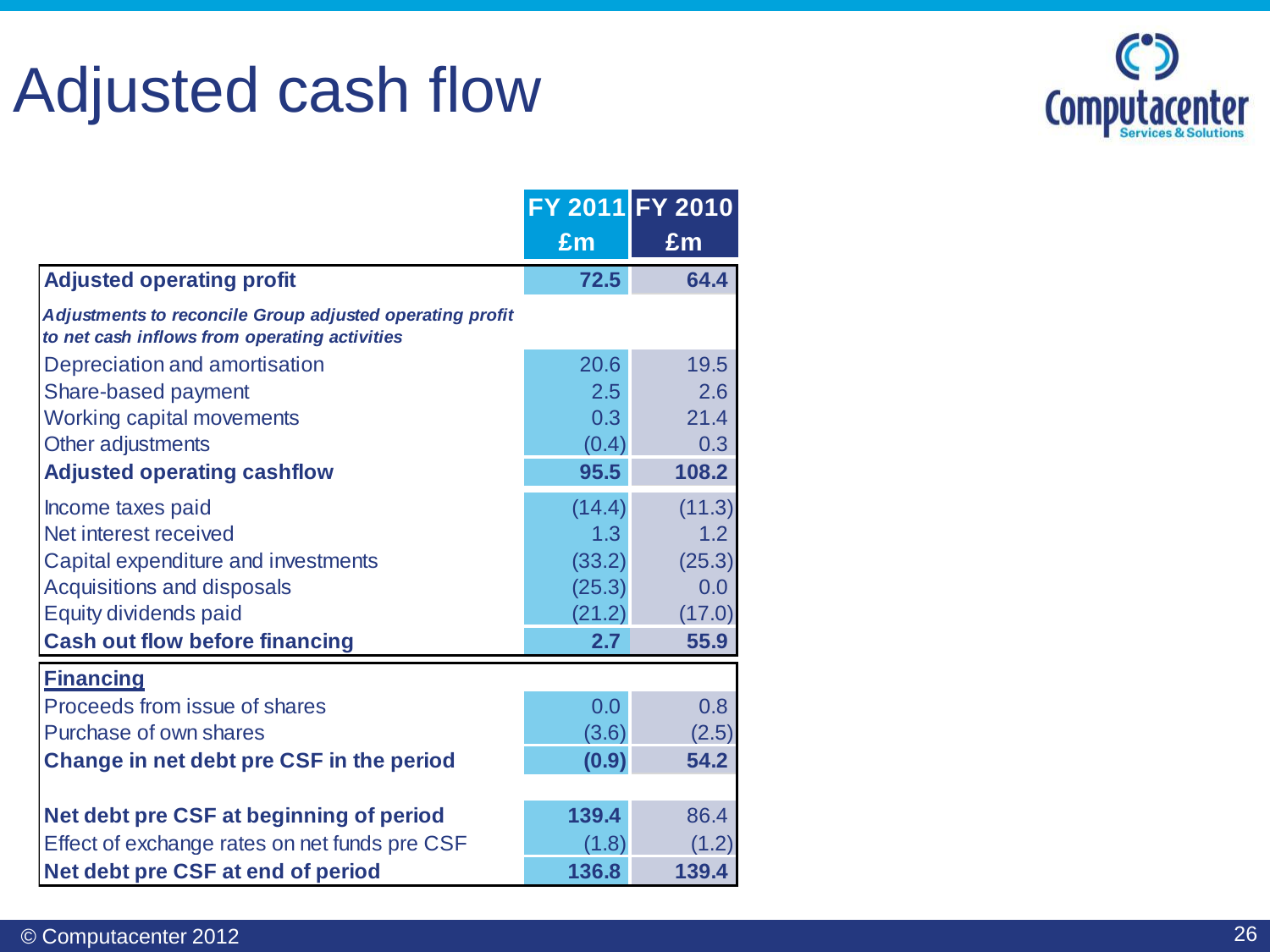### Group – balance sheet



|                                | <b>FY 2011</b> | <b>FY 2010</b> | <b>FY 2009</b> |
|--------------------------------|----------------|----------------|----------------|
|                                | £m             | £m             | £m             |
| <b>Non-current assets</b>      |                |                |                |
| Property, plant and equipment  | 98.3           | 88.9           | 105.3          |
| Goodwill & Intangibles         | 104.2          | 78.5           | 73.0           |
| Investments in associates      | 0.5            | 0.0            | 0.0            |
| Deferred income tax asset      | 15.6           | 15.6           | 16.4           |
|                                | 218.6          | 183.0          | 194.7          |
| <b>Current assets</b>          |                |                |                |
| <b>Inventories</b>             | 97.4           | 81.6           | 67.1           |
| Trade & other receivables      | 549.0          | 471.1          | 475.6          |
| Prepayments & accrued income   | 90.1           | 84.2           | 85.3           |
| Forward currency contracts     | 0.3            | 0.6            | 0.7            |
| Cash and short-term deposits   | 138.4          | 159.3          | 108.0          |
|                                | 875.2          | 796.7          | 736.8          |
| <b>Current liabilities</b>     |                |                |                |
| <b>Trade payables</b>          | 309.0          | 258.9          | 227.6          |
| Deferred income                | 115.4          | 100.8          | 123.9          |
| Forward currency contracts     | 0.5            | 0.0            | 0.0            |
| <b>Financial liabilities</b>   | 12.3           | 37.9           | 48.6           |
| Other liabilities & provisions | 229.1          | 190.5          | 157.4          |
|                                | 666.1          | 588.2          | 557.5          |
| <b>Non-current liabilities</b> |                |                |                |
| <b>Financial liabilities</b>   | 12.5           | 10.3           | 22.0           |
| Other liabilities & provisions | 11.4           | 11.7           | 13.5           |
|                                | 24.0           | 22.0           | 35.5           |
| <b>Net assets</b>              | 403.7          | 369.6          | 338.5          |

#### **PP&E UP : purchase of property for** the RDC business

**Intangibles UP**: acquired intangibles

#### **Working capital balances UP 15-20%**:

In-line with increased supply chain revenues, notably Germany and France, and acquisitions – resulting in Q4 revenues c8% higher than 2010

Overall working capital was broadly flat comparing December 2010 and 2011

 **Cash and financial liabilities DOWN** : short-term bank overdraft borrowings now offset against cash balances due to Group cash pooling arrangements

© Computacenter 2012